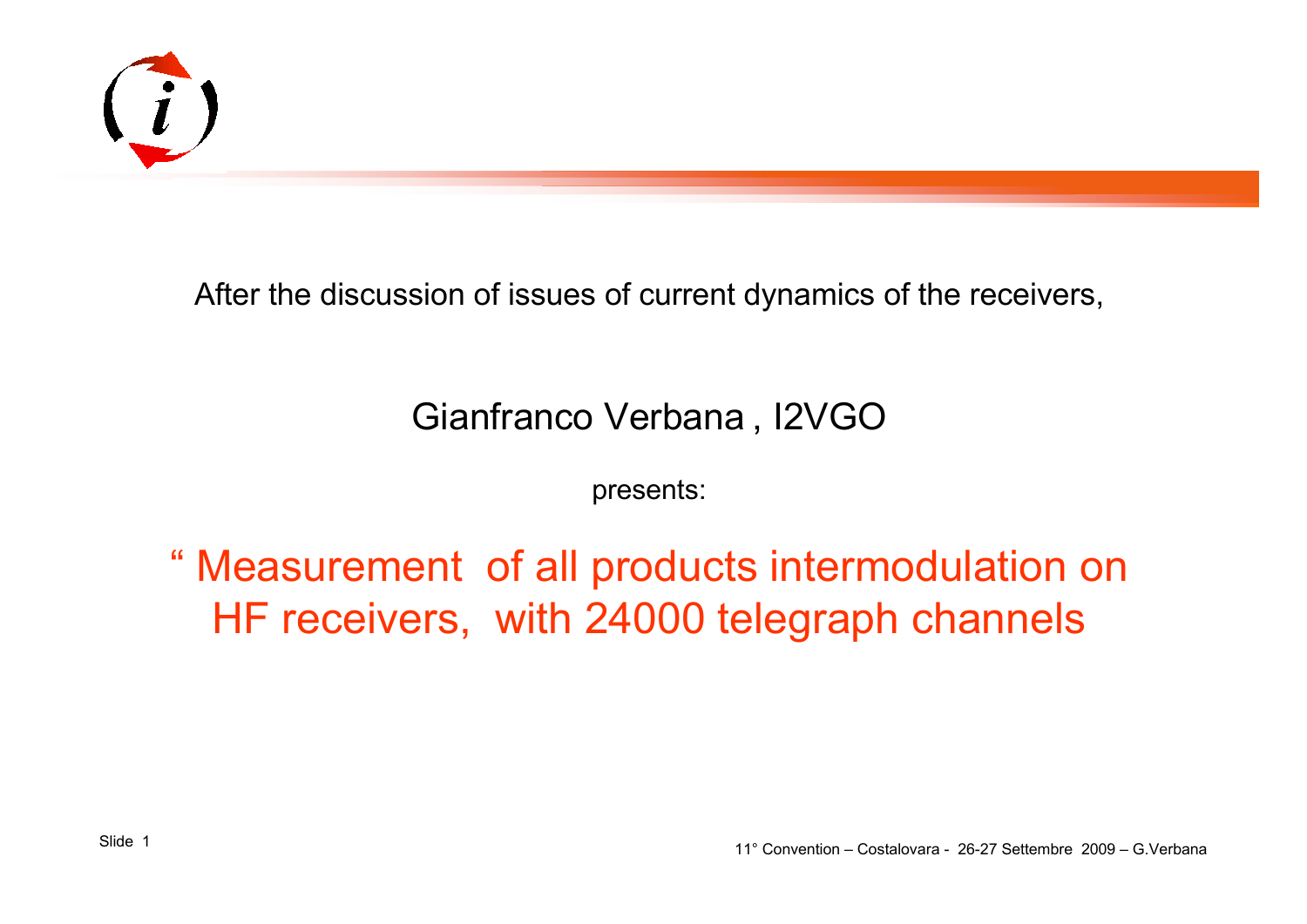

- $\bigwedge$  The title, although it may seem, it is no exaggeration. Certainly not have used more than two tens of thousands of generators and 24 thousand input ports combiner, but the results are the same as if they were present, at the receiver under test, 24088 telegraph signals, independent, modulated with a speed of word to fill, each, a band of 500 Hz.
- $\triangle$  This method has used since sixty years in all the wide-band telecommunications applications with a single carrier and multi telephone channels FDM or in TDM single or multi-carrier (k-QAM modulation), on broadband analog/digital converter, where the distortions and spurious free, introduced under real operating conditions, are not values reflected in the traditional two tone test.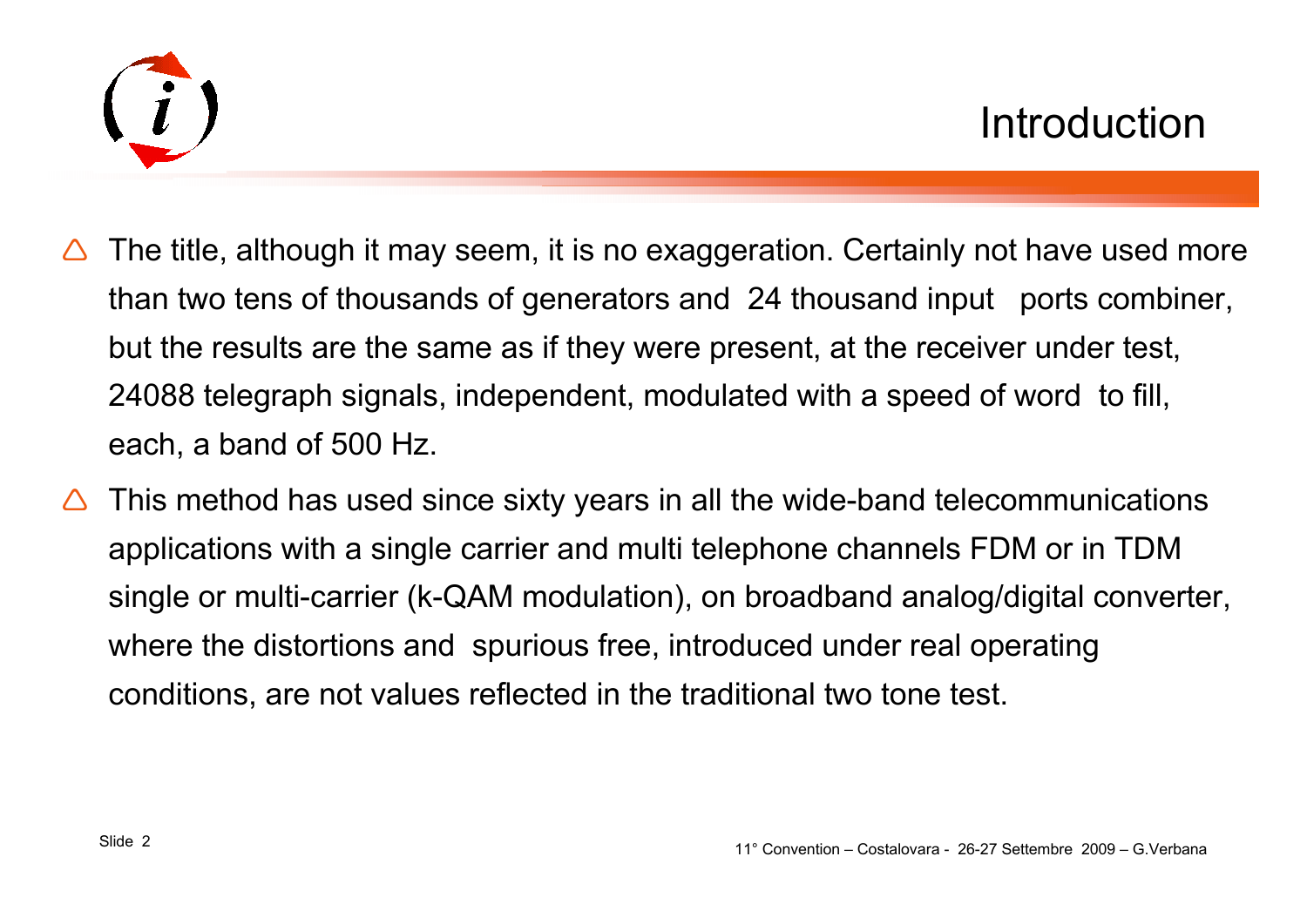

- $\Delta$  The method is known by the term "Noise Power Ratio Testing" or simply: NPR testing. A single value, expressed in dB, replacing dozens of measures (IP2, IP3 ... IPn - IMD2, IMD3 ... IMDn - DR2, DR3 ... DRn)
- $\triangle$  To make known to as many ham as possible the simplicity and precision of such a method, I would like to take this opportunity to point out, based on my experience, the fundamental concepts of the effects of "nonlinear" distortion.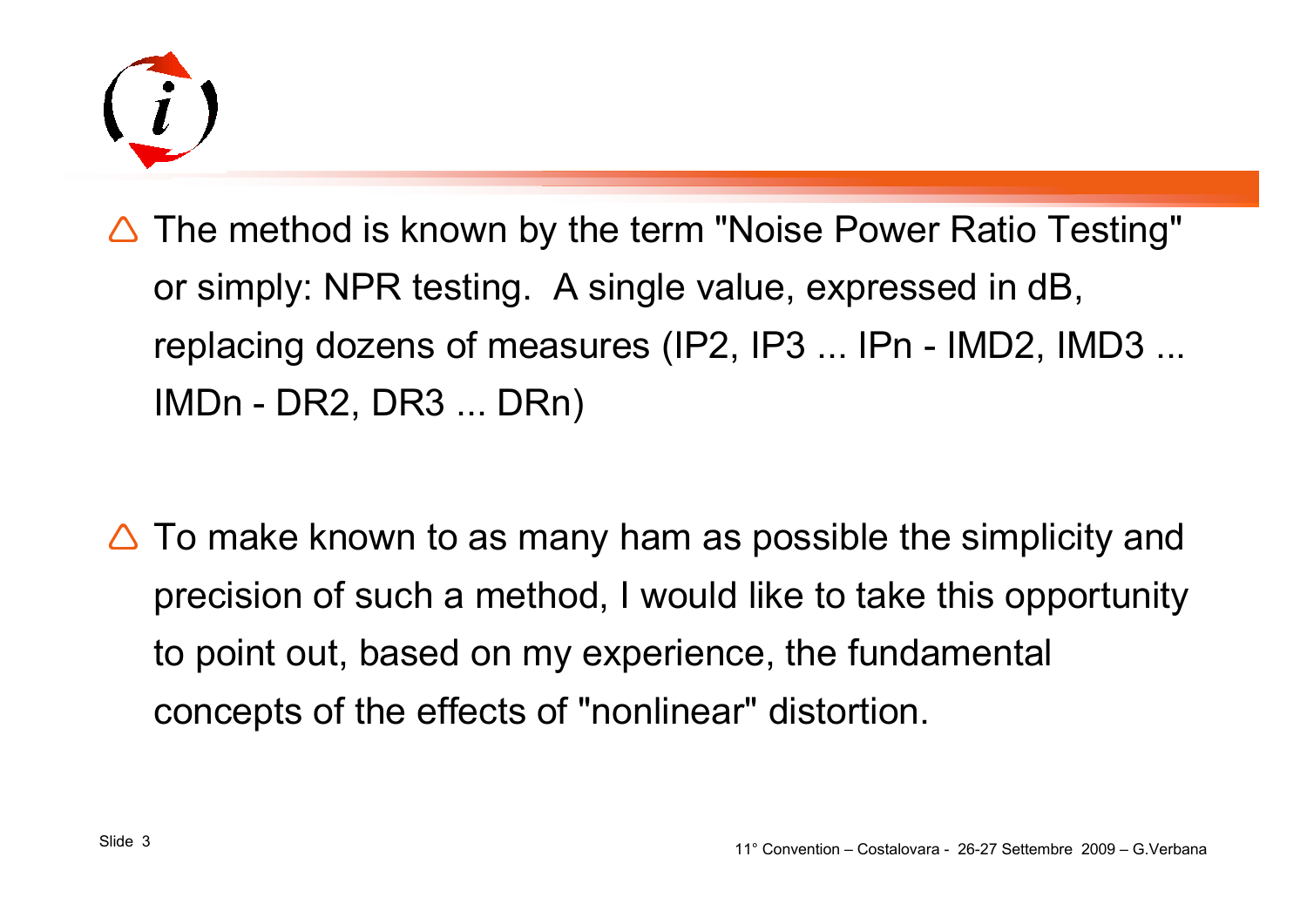

Any electric "Two-port network" can introduce on the signal only two types of distortion:

- △ **Linear**<br>→
	- $\wedge$ **The linear distortions are independent of signal**

**amplitude** can be either amplitude and / or phase (e.g., Response amplitude and phase vs frequency that modify the spectrum of thereceived signal).

# △ **Nonlinear**<br>–

 $\wedge$ **The nonlinear distortion depends on the size of the** 

**signals** and are also amplitude and / or phase. The so-called **AM / AM** and **AM / PM.** In the TV industry uses terms "**differential gain and phase** ". Different way to express the same things.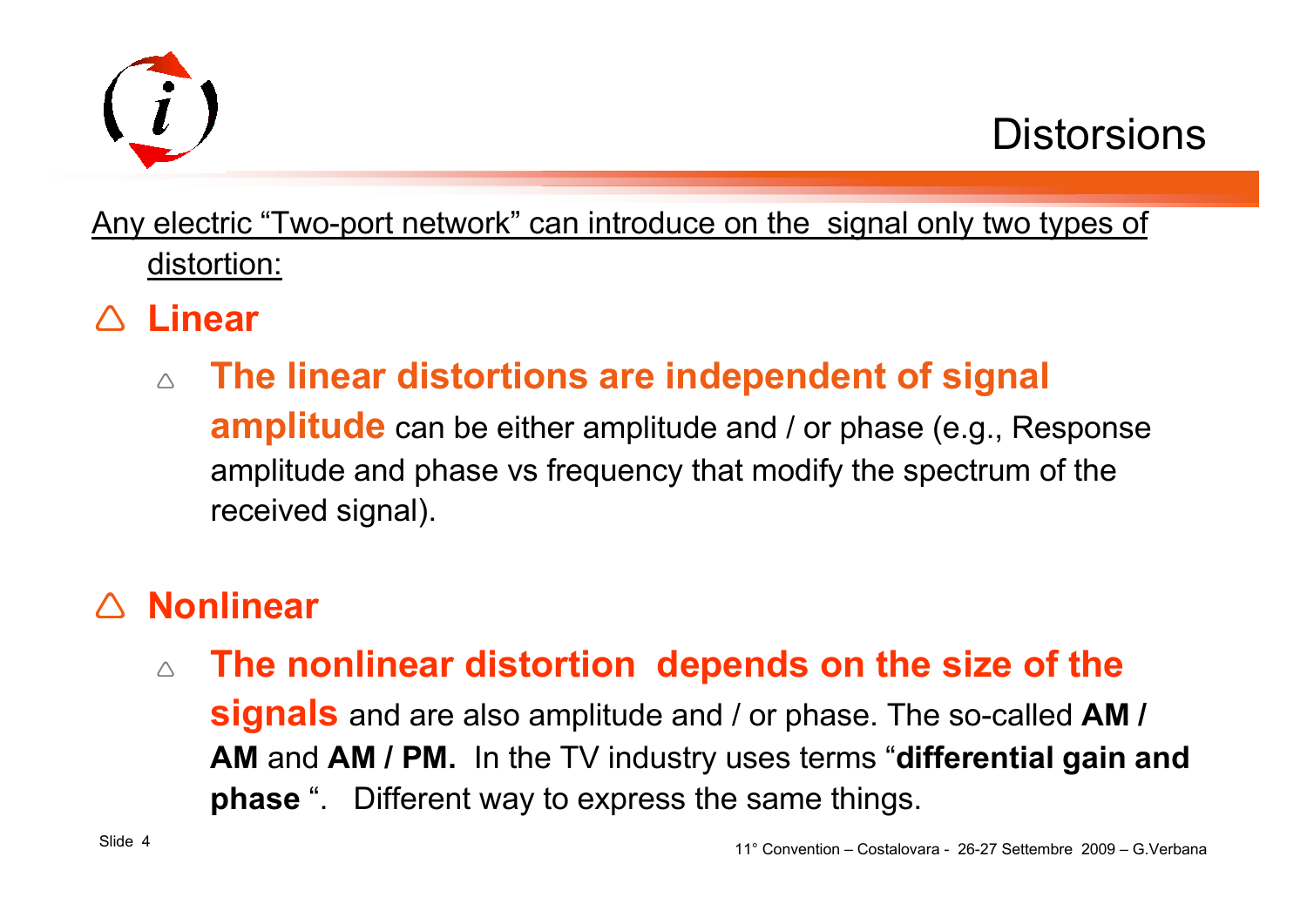

 $\Delta$  **The "linear " distortions change the spectrum of the signal without adding anything.**From the two-port network coming out the same signals that

are incoming (Different forms in frequency and time if is present linear distorsion).

 $\Delta$  **The "nonlinear" distortions gives rise to many spurious signals at different frequencies and amplitudes**.The signals coming out of the two-port network are more numerous than those who entered.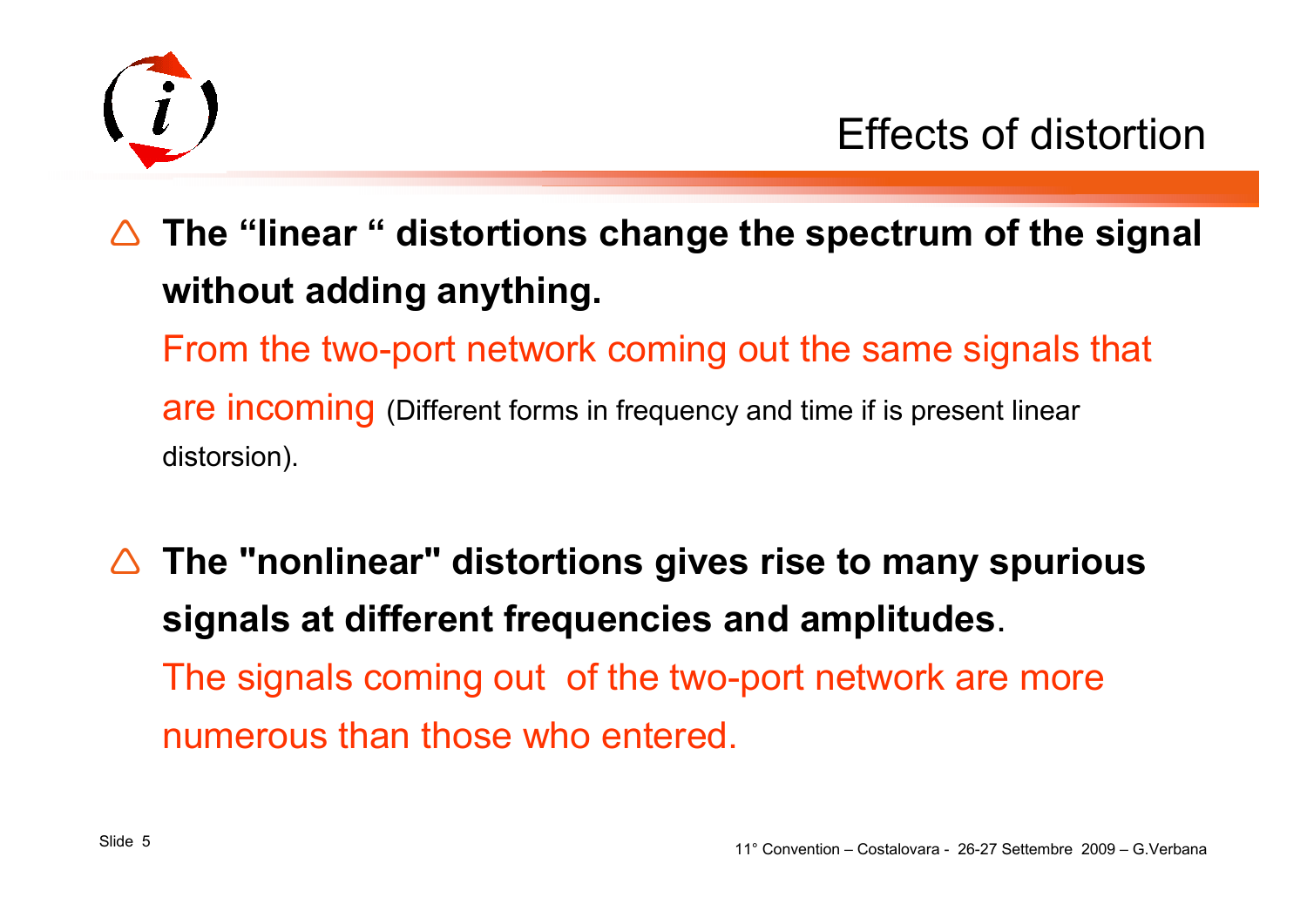

We will treat only the effects of nonlinear distortion, AM/AM, of receiver. However, keep in mind that the same concepts also apply to the power amplifiers of the transmitter .

- $\Delta$  Just remember the substantial difference of the different effects due to nonlinear distortion.
	- **In a receiver are distorsion products of signals of the adjacent channels that cause interference in band.**
	- **In a transmitter is distorsion of the main signal that cause interference in adjacent channels** (Or, in the band just wide spectra, scramblered or multicarrier OFDM signal. This anomaly is known as "Spectral Regrowth").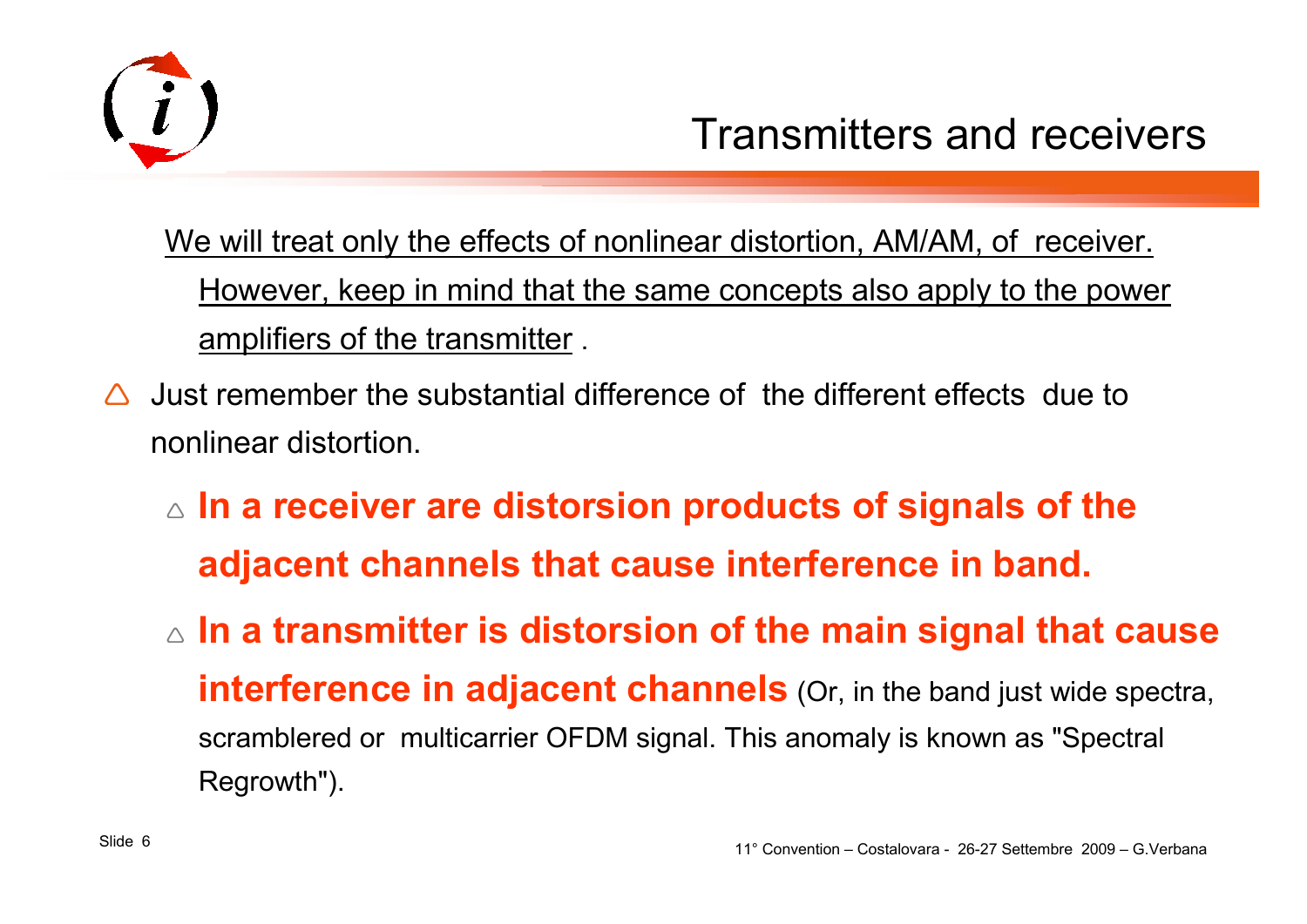

 $\triangle$  If an amplifier had the ratio output voltage, **Vu**, and the input voltage, **Vi**, always equal to a constant K (gain or loss) and constant phase, until the saturation ...Ideal limiter



 $\triangle$  ....never would introduce any "nonlinear" distortion on the input signals. This means both the AM/AM and AM/PM would remain constant regardlessof the amplitude of the input signals (up to saturation).

A good performance analog–digital converter has a behavior very similar to an ideal limiter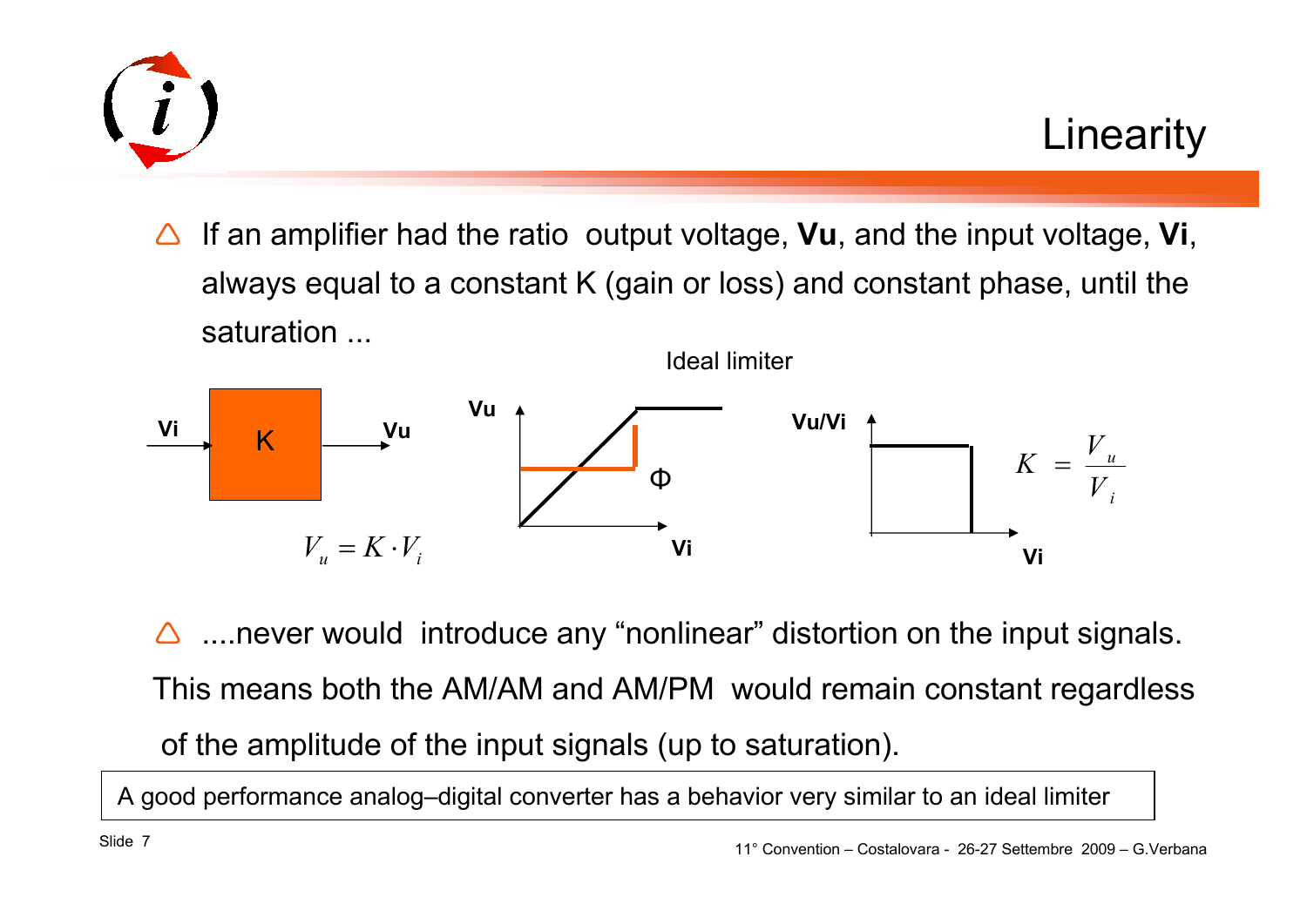

**Nonlinearity** 

 $\triangle$ The reality, especially for analog circuits, is very different, widely known….



 $\triangle$  The relation from output voltage to input voltage is no simple first order equation (a straight line), but it approximates a line with a componentquadratic, cubic …. functions

$$
V_{u} = K_{1}V_{i} + K_{2}V_{i}^{2} + K_{3}V_{i}^{3} + K_{4}V_{i}^{4} + K_{n}V_{i}^{n}
$$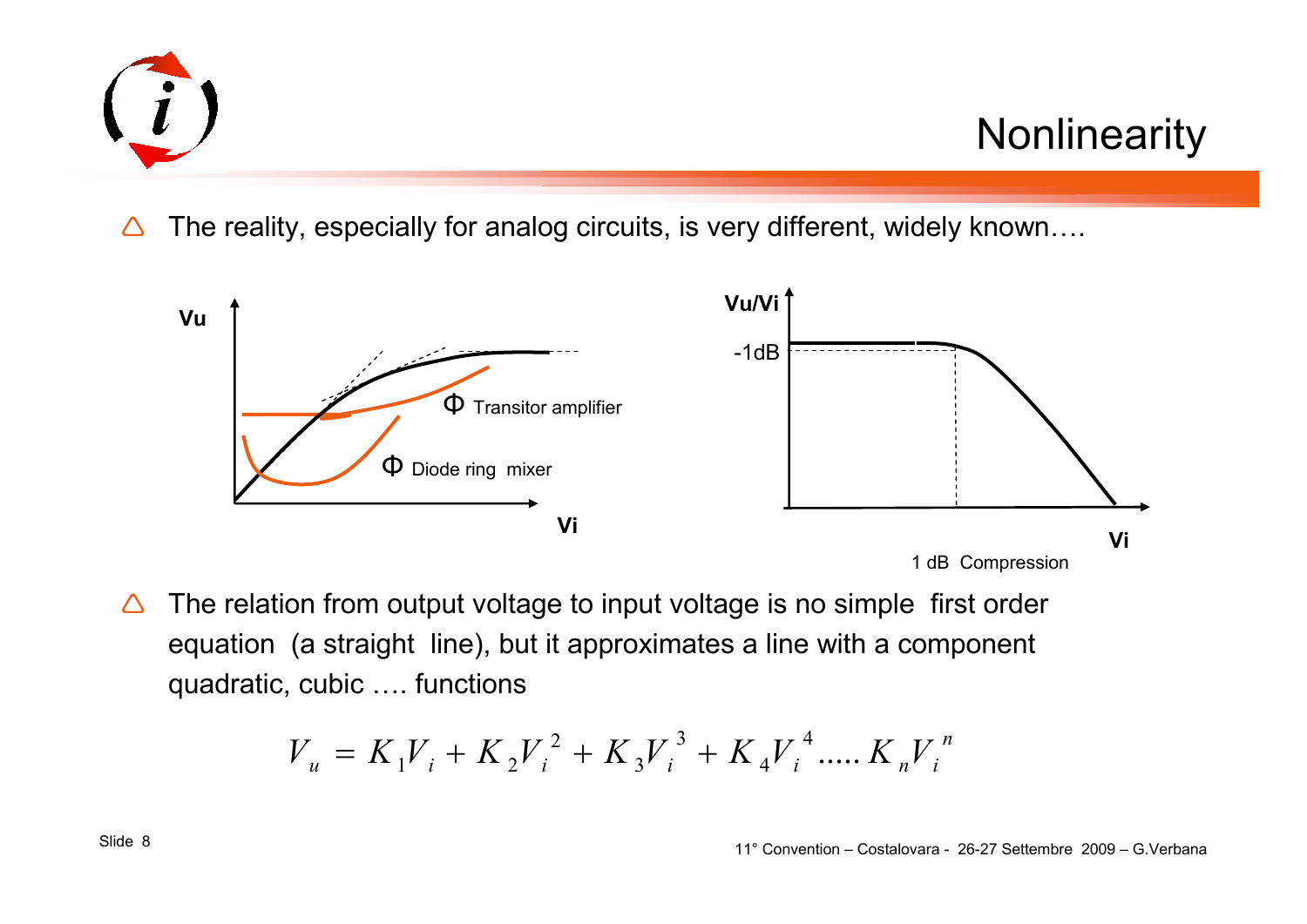

 $\Delta$  Consider, for simplicity of calculation, a quadripole whose output voltage, Vu, has the follow relation with input voltage:

$$
V_u = K_1 V_i + K_2 V_i^2
$$

 $\triangle$  Applied to the quadripole two sinusoidal signals with equal amplitudes and  $\triangle$ different frequencies, the total signal will be:

$$
V_i = V \cos \omega_1 t + V \cos \omega_2 t
$$

 $\triangle$  At the output of the quadripole we get more signals of those present to the input:

$$
V_u = K_1 (V \cos \omega_1 t + V \cos \omega_2 t) + K_2 (V \cos \omega_1 t + V \cos \omega_2 t)^2
$$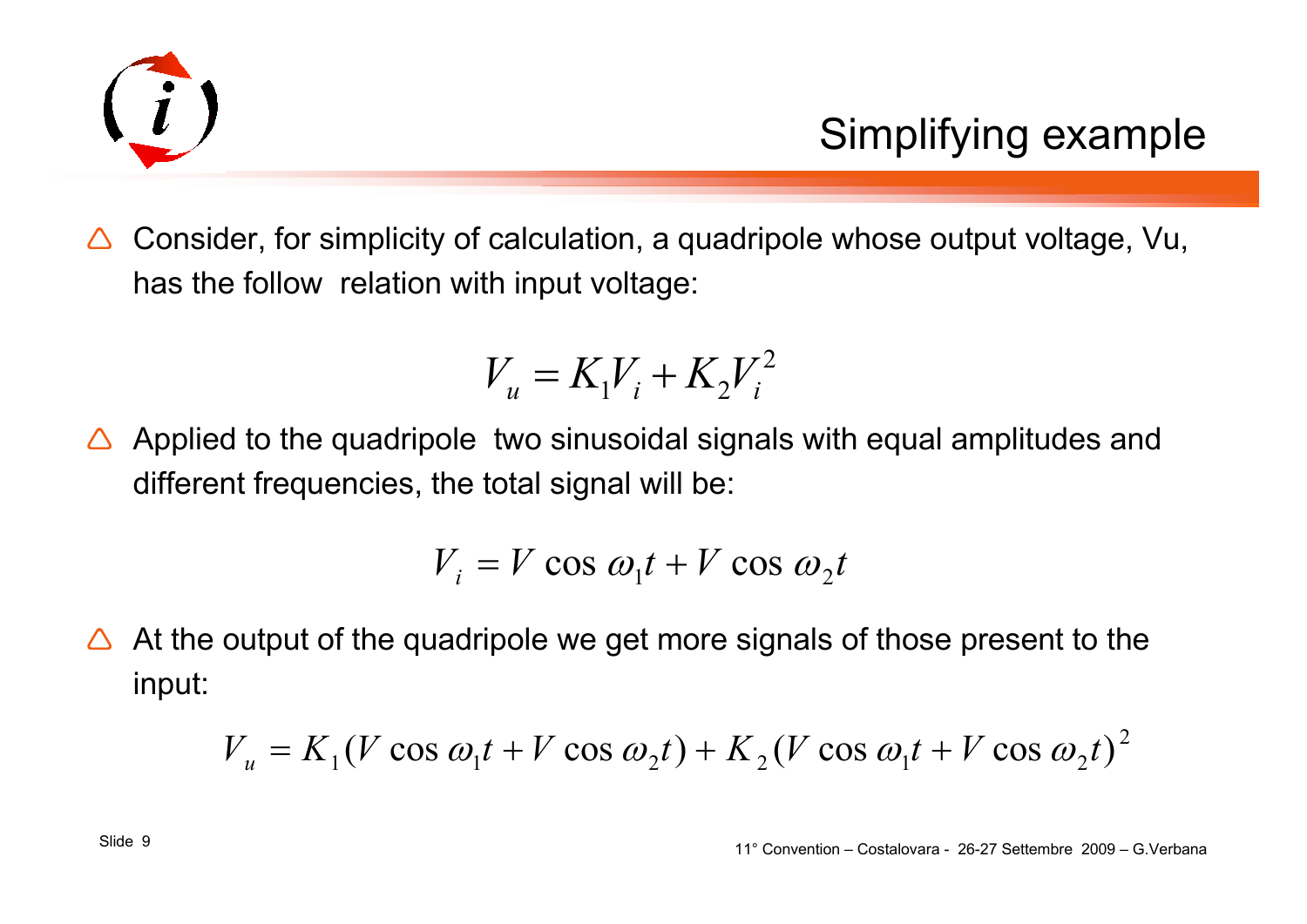

 $\mathbf{l}$ 

### Second order IMD

 $\triangle$ with trigonometric substitutions, we obtain the output signals, Vu :

$$
V_u = K_1 (V \cos \omega_1 t + V \cos \omega_2 t) + K_2 V^2 + \frac{1}{2} V^2 \cos 2\omega_1 t + \frac{1}{2} V^2 \cos 2\omega_2 t + ...
$$
  
Input f1 and f2 signals  

$$
+ K_2 (V^2 \cos (\omega_1 + \omega_2) t + K_2 V^2 \cos (\omega_2 - \omega_1) t
$$

Second order products f2+f1 and f2-f1

- $\Delta$  At the output beyond the two incoming signals, we have several signals generated in the quadrupole: a d.c. component, two second harmonic of the signals f1 and f2, two components with frequencies respectively the sum and difference frequencies of the two signal applied.
- $\triangle$  The sum and difference of the two tones are called products intermodulation of the second order, **IMD2.**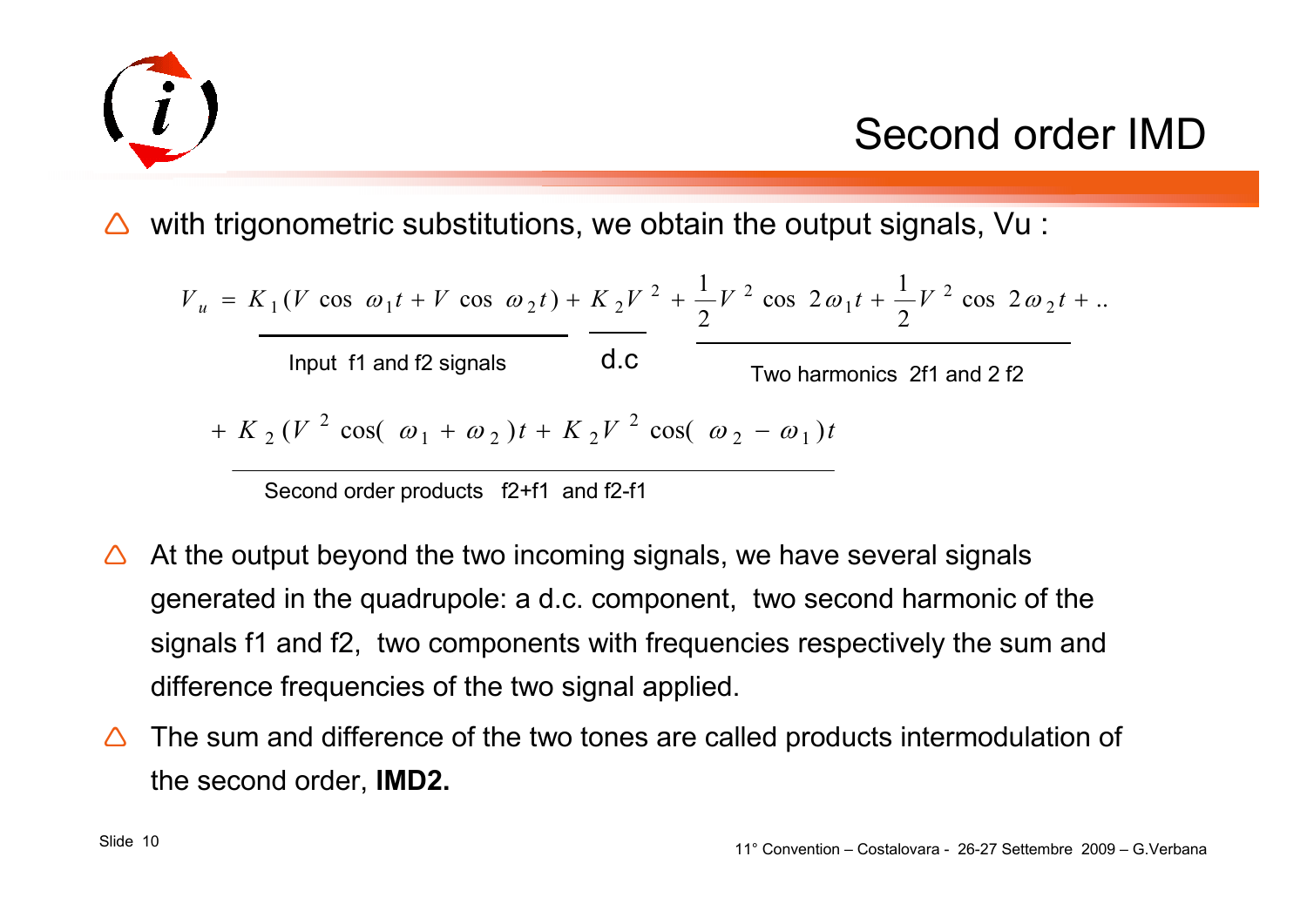

### Considerations on even order IMDn

 $\triangle$ ..in the frequency domain we get..



- $\bigwedge$  The signals generated by the even orders of IMD (2-4-6 etc.) tend to be out-of-band for most RF applications and easily removed by filters. This is true for all the quadripole RF inputs that have a narrow band as professional receivers up to the 80s, thanks to sophisticated preselectors (e.g., R-390 Collins), the second-order intermodulation was never a problem.
- $\bigwedge$  Today, with irreversible evolution to design multi–octave (broadband) amplifier, mixer, etc you should be careful before say that the receiver under test introduce only distortion of odd-order.
- 11° Convention Costalovara 26-27 Settembre 2009 G.Verbana Slide 11 Δ The easiest way to lessen second order IMD is to use a push-pull configuration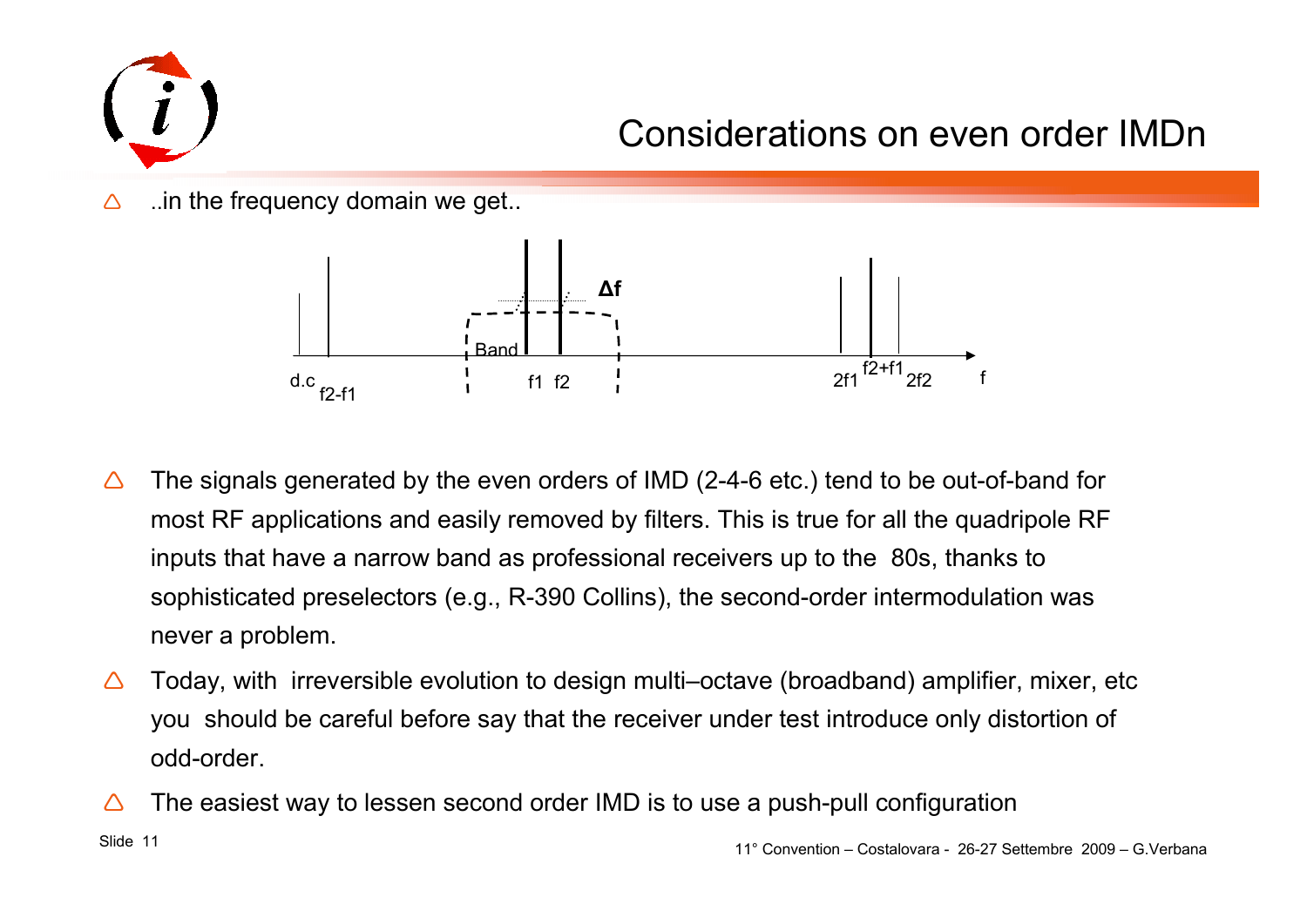

Δ If now we consider also the cubic component of the non-linearity we get, in addition to the spurious second-order, six more signals



Δ Only two signals entering and coming out eleven . You imagine how many signals coming out of a non-linear receiver when entering tens of strong signals with all the different frequency

spacing (e.g., during a contest ). If, then, we consider also the all products IMD of nth-order, the number of all unwanted signals tend to be noise.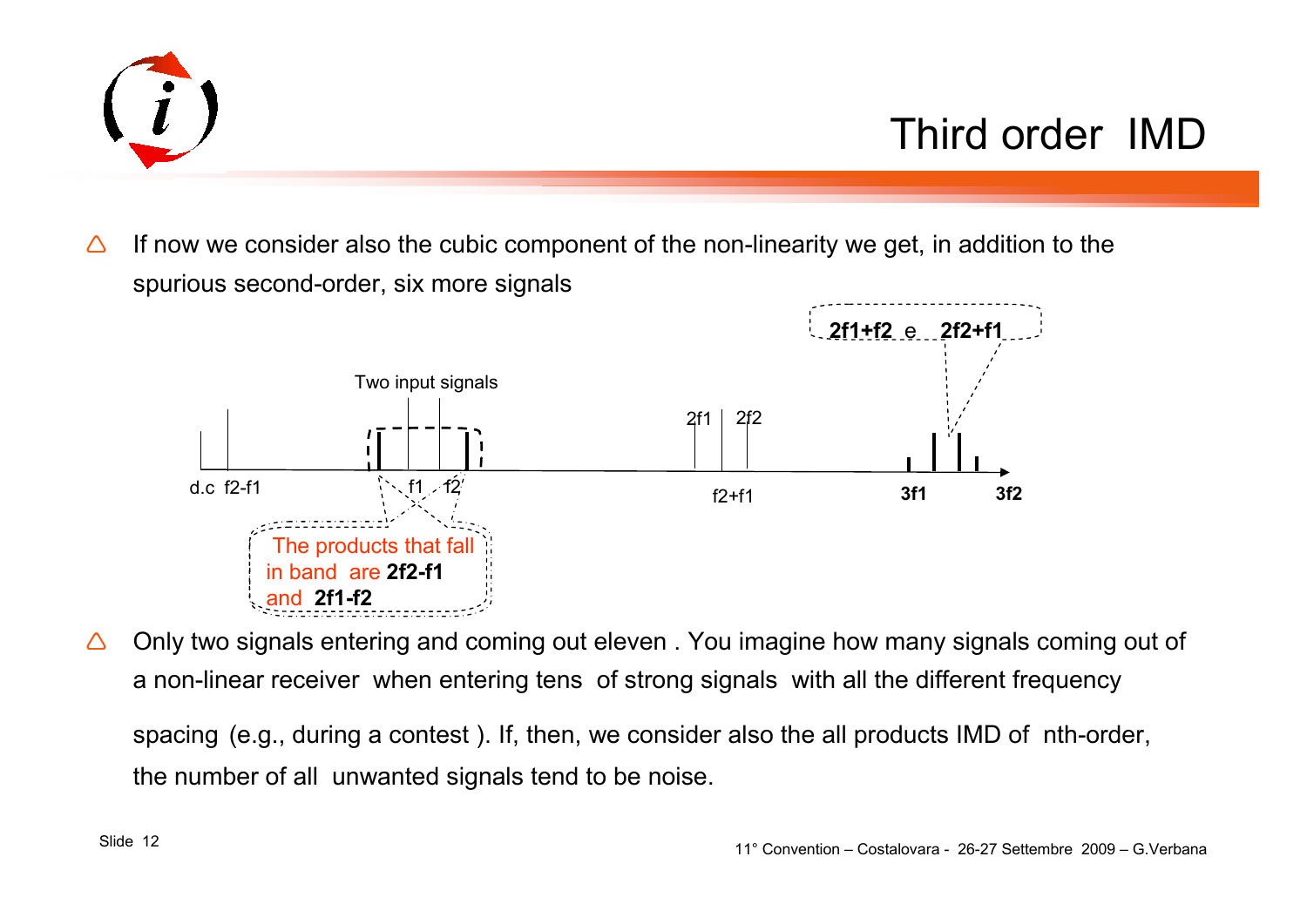

nth-orders over

- $\triangle$ All products generated by odd order IMD (3th, 5th, 7th, 9 th etc..) tend to be in band, around the wanted signals (f1 and f2).
- $\triangle$  There is not countermeasure to eliminate these unwanted signals, but only try to design, systems more linear as possible.

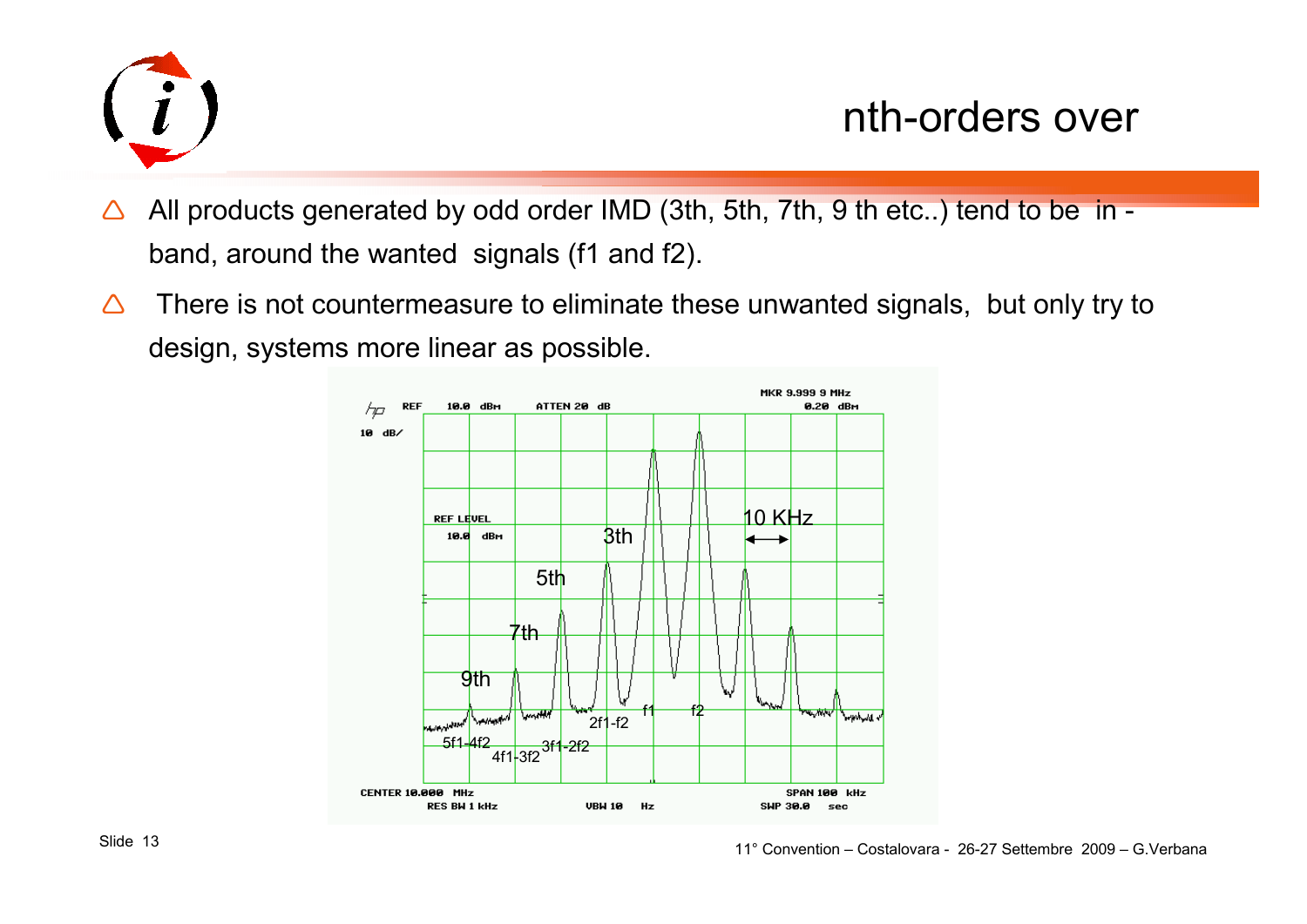

Two tone test

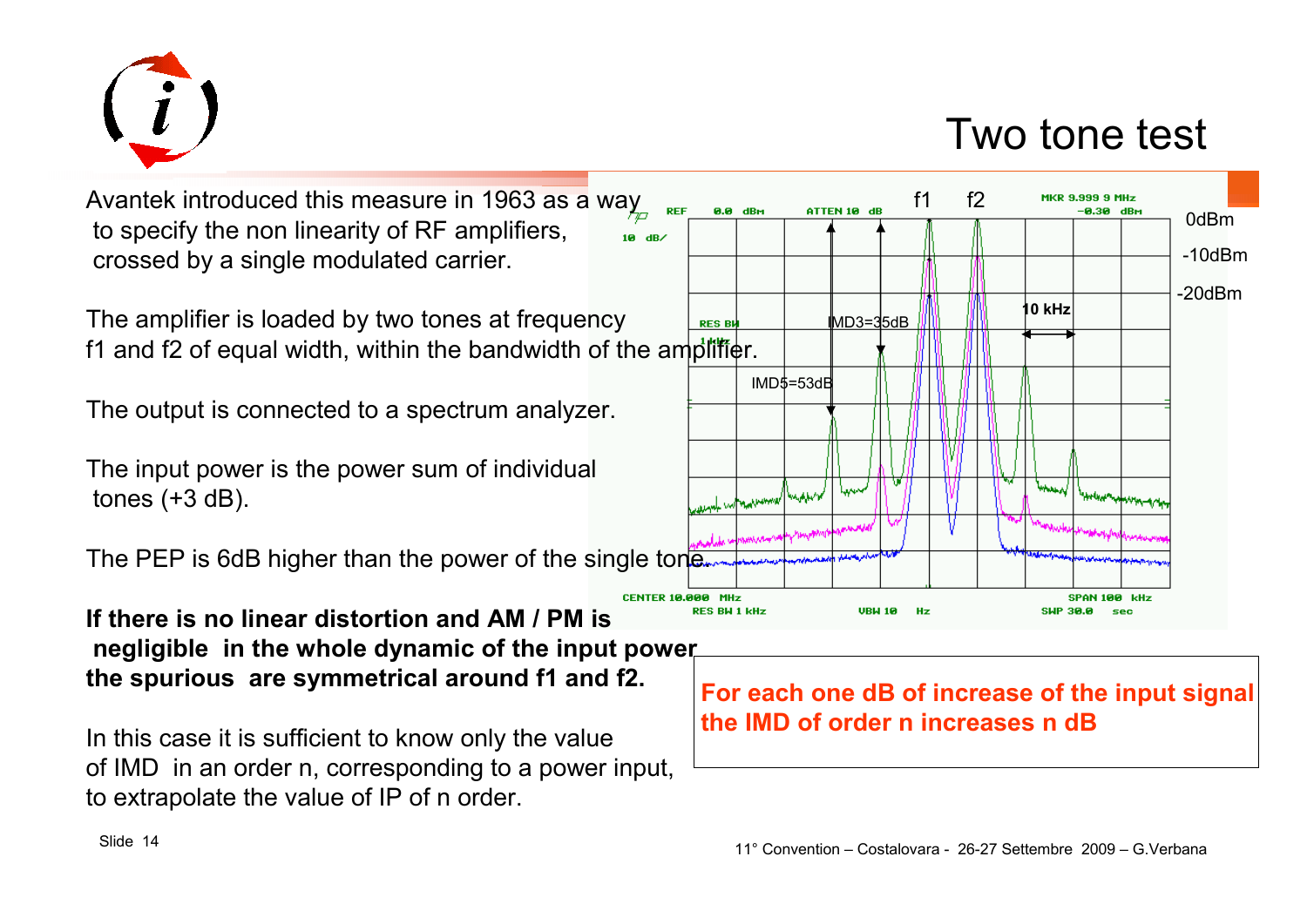

## Intercept Point, IP2

- Λ The second-order IMD increases with the square of input voltage
- $\bigwedge$  The hypothetical point where it would meet the curve of the desired signal and the unwanted signal IMD2 is called secondorder Intercept Point, **IP2**.
- $\bigwedge$ **In point IP2 by definition IMD2 = 0 dBc**
- $\triangle$  The IPn in amplifiers can be referred either to the input power, **IIPn**, or output power,**OIPn**.
- $\Delta$  **In radio receivers (RF enters and exits BF) of course always refers to the input power and is simply called "IPn"**
- $\bigwedge$  **If IP2 is known we can calcolate the IM2 values vs input power..**



In logarithmic unit , we have :

**IMD2 (dBc) = IP2 (dBm) – Pin (dbm)**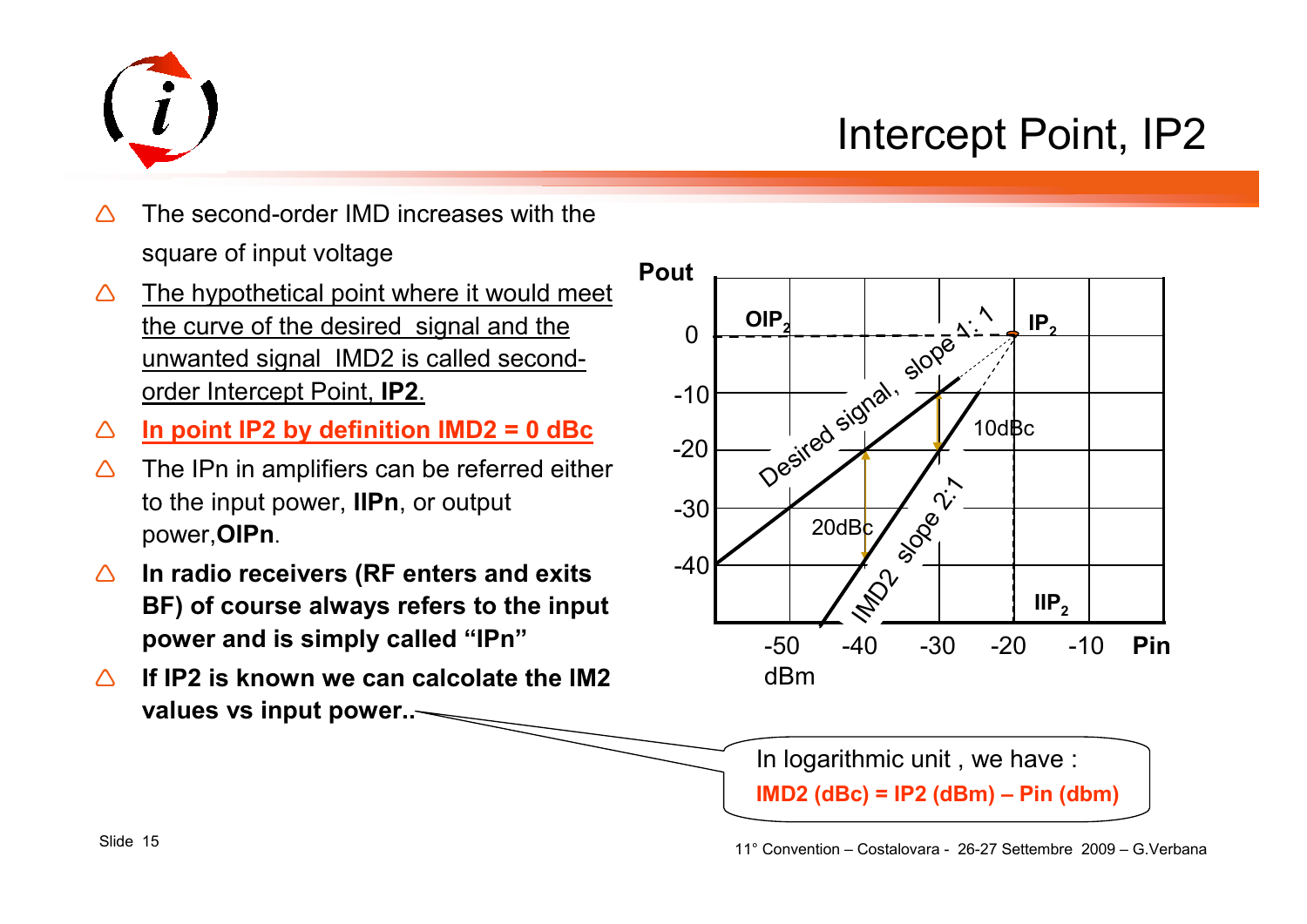

### Intercept Point, IP3

- Δ The third order IMD increases with the cube of input voltage
- $\triangle$  The hypothetical point where it would meet the curve of the desired signal and the unwanted signal IMD3 is called third order Intercept Point, **IP3**.
- Δ **In point IP3 by definition IMD3 = 0 dBc**
- $\Lambda$  **If IP3 is known we can calcolate the IMD3 values vs input power..**In logarithmic unit , we have :



**To continue should be measured IMD5, IMD7, IMD9 and so on, obtaining IP5, IP7, IP9 .... IPn.**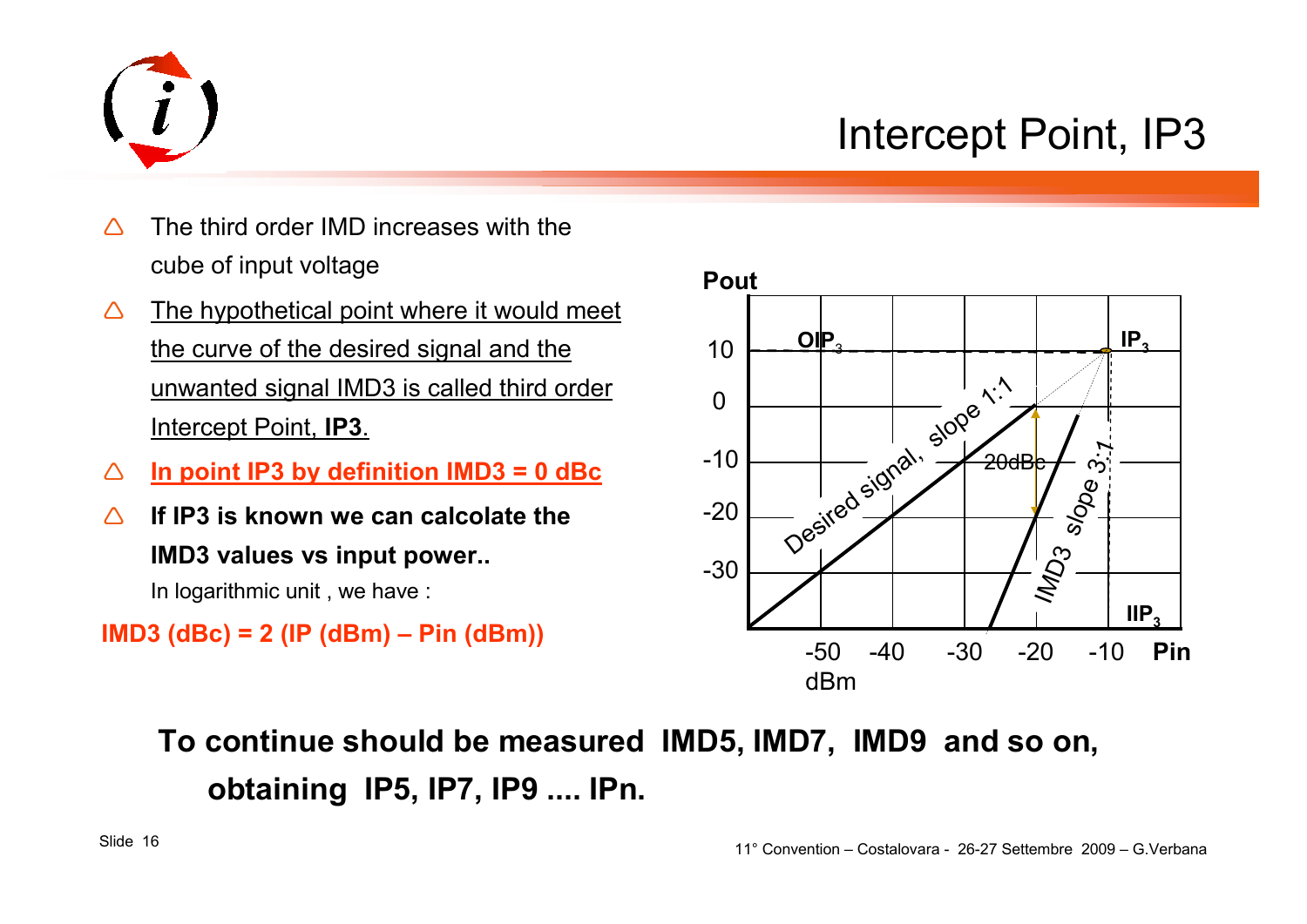

- $\Delta$  From the seventies and widespread method of measuring the dynamic range, DR, receivers with single (BDR) and two tones (IPn- DRn)
- $\Delta$  The DRn is the difference (in log unit) between the max level and at the mininum level (MDS)
- $\Delta$  The max level is determined of the interfering power in the incoming Rx (at different offset frequency (f2-f1)) that increases the output, the MDS value of 3 db on the desired channel,
- $\Delta$  In two tone test signal f1 and f2 are considered interfering, and the receiver is tuned, in the case of DR3, on the frequency 2f2-f1 or 2f1-f2.
- $\Delta$  In recent years I have seen, on OM magazine, to use frequency spacing (offset) of 100-50-25-20-10 -7-5-3 -2 kHz up to 2.4 kHz SSB channels that 500 Hz CW channel.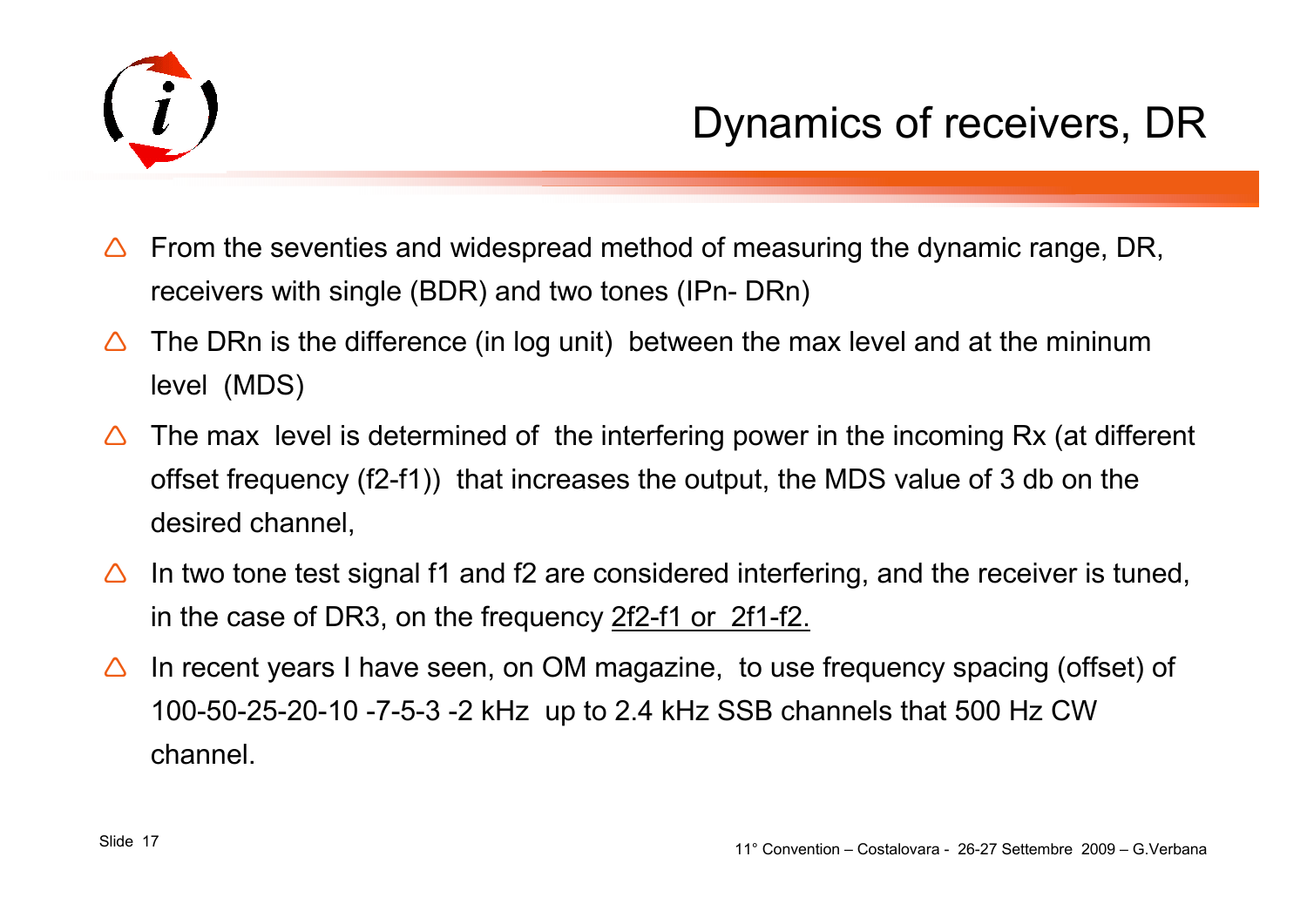

- $\bigwedge$  Then for each value of frequency offset, we have a huge values family IPn and DRn (for n = 2.3,4 and 5) multiplied by every amateur band into the two classic conditions: high to low sensitivity (Pre on or off).
- $\Delta$  A considerable amount of data to interpret and difficult to compare. But what is surprising is that with dozens and dozens of "numbers", yet we do not get a full assessment for confirmation of the true loss of sensitivity, caused by a high number of signals at the input receiver.
- $\bigwedge$  The effective loss of comprehensibility of a weak signal , due to noise generated by adding random in amplitude and phase of dozens of signals with different frequency spacing in entering the front-end receiver, may be different than two tone test (e.g. the distorsion product amplitude may be dependent on the determinated offset frequency) .
- $\triangle$  One can understand how, sometimes, when comparing two receivers stressed by so many strong signals, switching in real time the same antenna, you can hear a low signal to the receiver less powerful (as values of two tone test) while the another, the weak desired signal is not decipherable.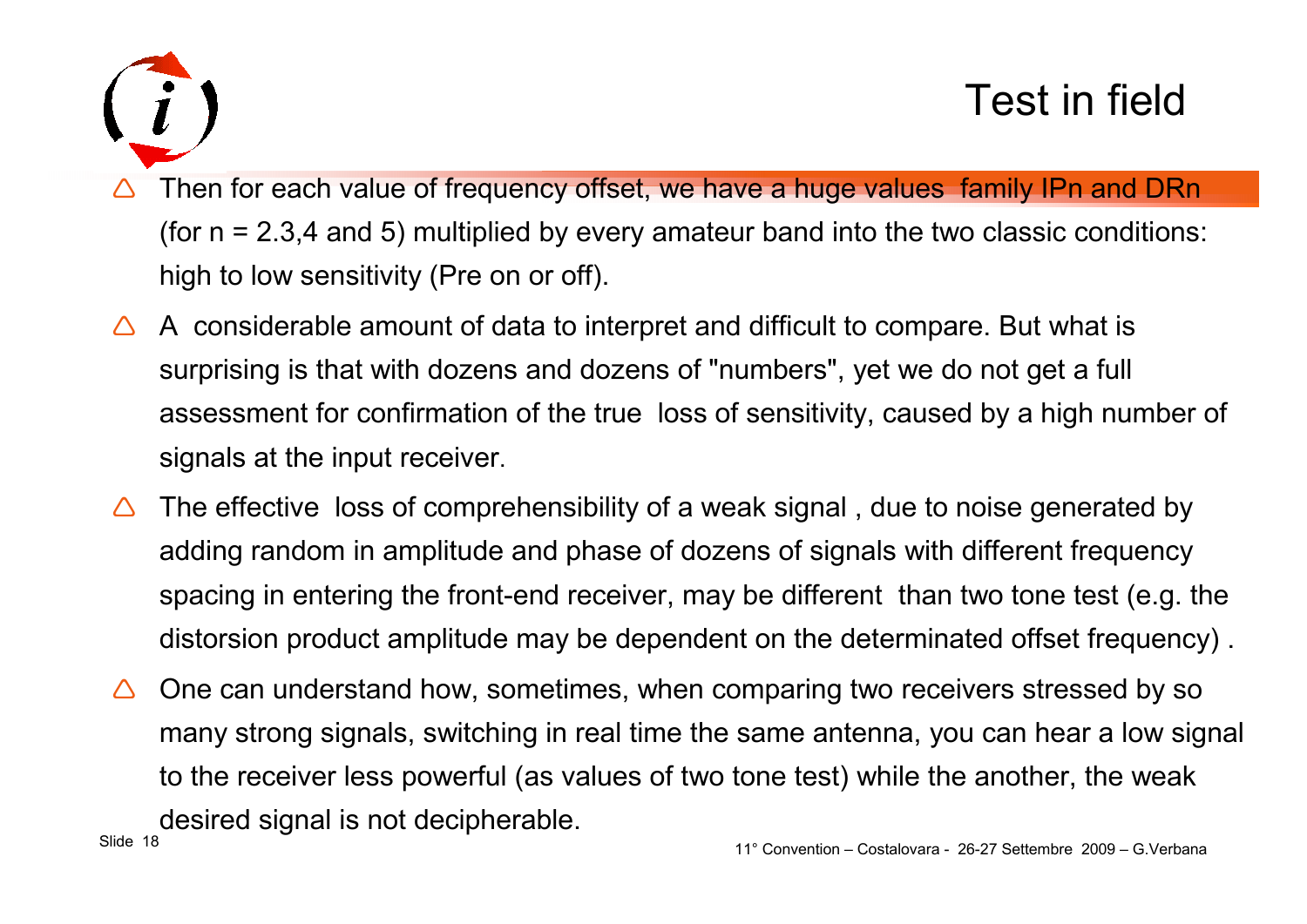

- $\Delta$  We have seen that the classical two-tone test does not provide an assessment that matches the real conditions when the system is crossed by many signals. The two tone test has many shortcoming for broadband receiver loaded with many signal.
- $\triangle$  Even on the transmitters is understood, in the eighties, that microwave amplifiers for scramblered (broad-spectrum) single carrier in ultra linear modulation (n-QAM) or multi-carrier (OFDM), introduce distortions on the spectrum (spectral regrows) not justified by the good values of IP3, measured with the classic two tone test. Everything was clarified with measurements at least eight, also modulated, tones test (Patend in Telettra, 1984- now Alcatel-Lucent )
- $\Delta$  A eight uncorrelated tones (four above and four below the desired channel give results more reality over two tone est.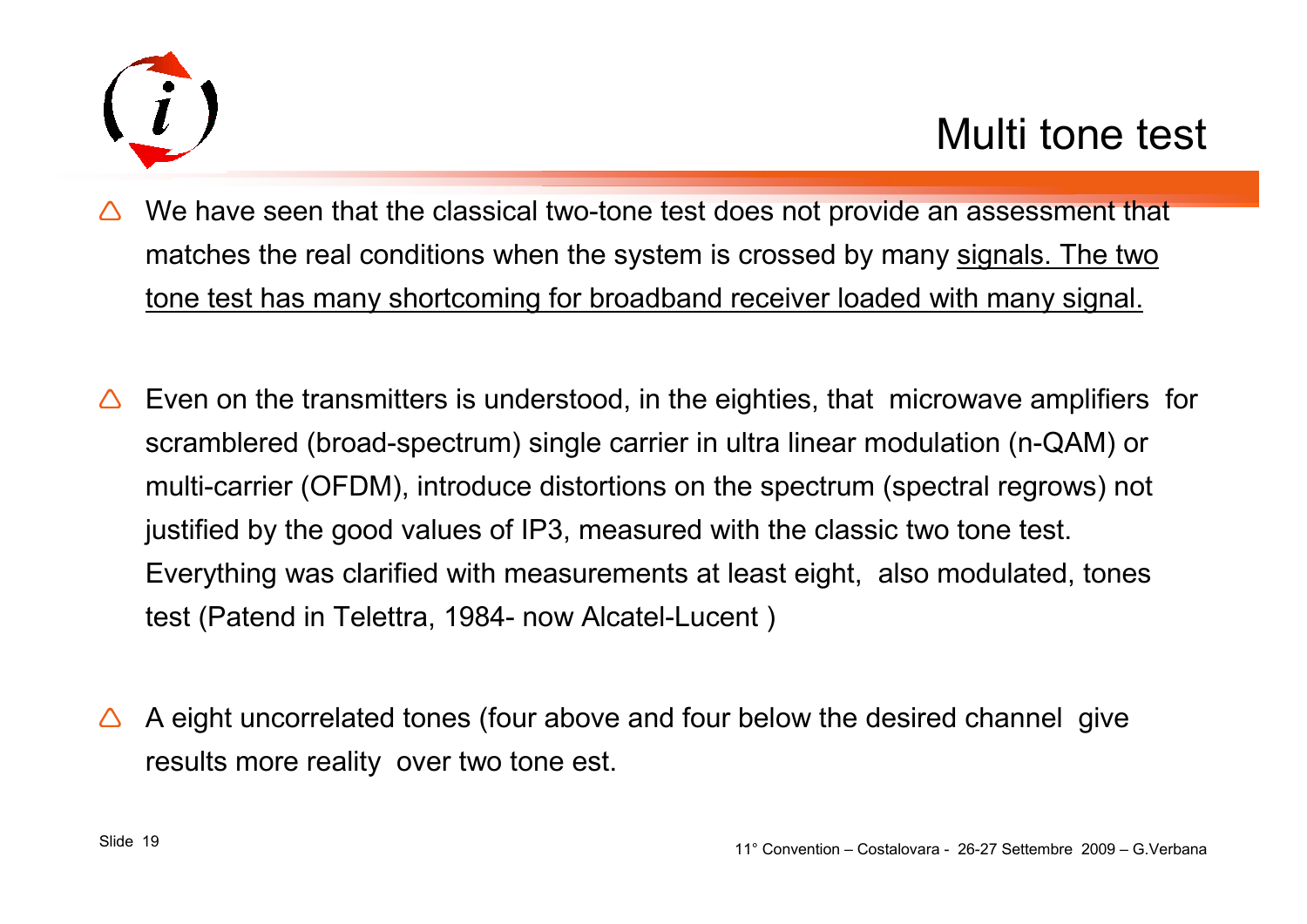

- $\triangle$  Loading the receiver, through a complicated bank with eight generators, leaving an empty space on the desired receive channel, we observe:
- △ Increasing the total input power, you see grow, in the clean desired channel, **all possible products of nth -order IMD of all possible freguency spacing. nf m-(n-1)f** $_{m-1}$  **e** (n-1)f  $_{m-1}$  – nf<sub>m</sub> Where m is equal to the number of tones .
- $\Delta$  Becomes meaningless the concept of IP as it becomes immediately the actual value of the quadrupole's dynamic in the presence of the eight interfering



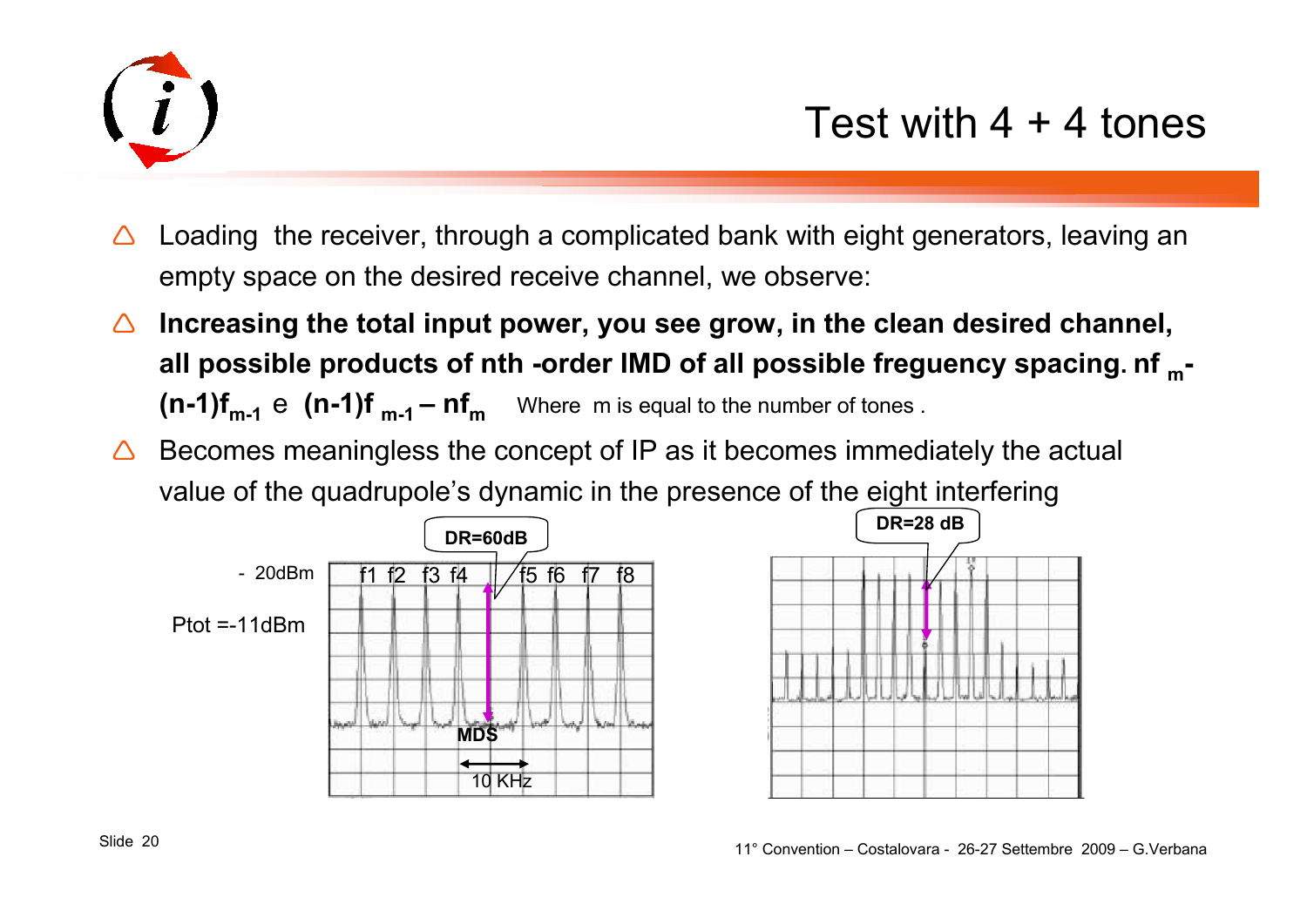

 $\triangle$  The total power of uncorrelated tones of the same amplitude is given by the power of the single tone multiplied by the number of tones, m:

 $Ptot = m P$  In logarithmic unit, we have :

$$
Ptot_{(dBm)} = 10\log(m) + P_{dBm}
$$

 $\bigwedge$ The peak to RMS voltage , increases by " Crest factor " :

$$
Crest\ factor_{(dB)} = 10\log(2m)
$$

 $\bigwedge$  (e.g., Two uncorrelated tones may, at times, add in - phase, create the maximum instantaneos peak voltage of 6dB higher than RMS voltage.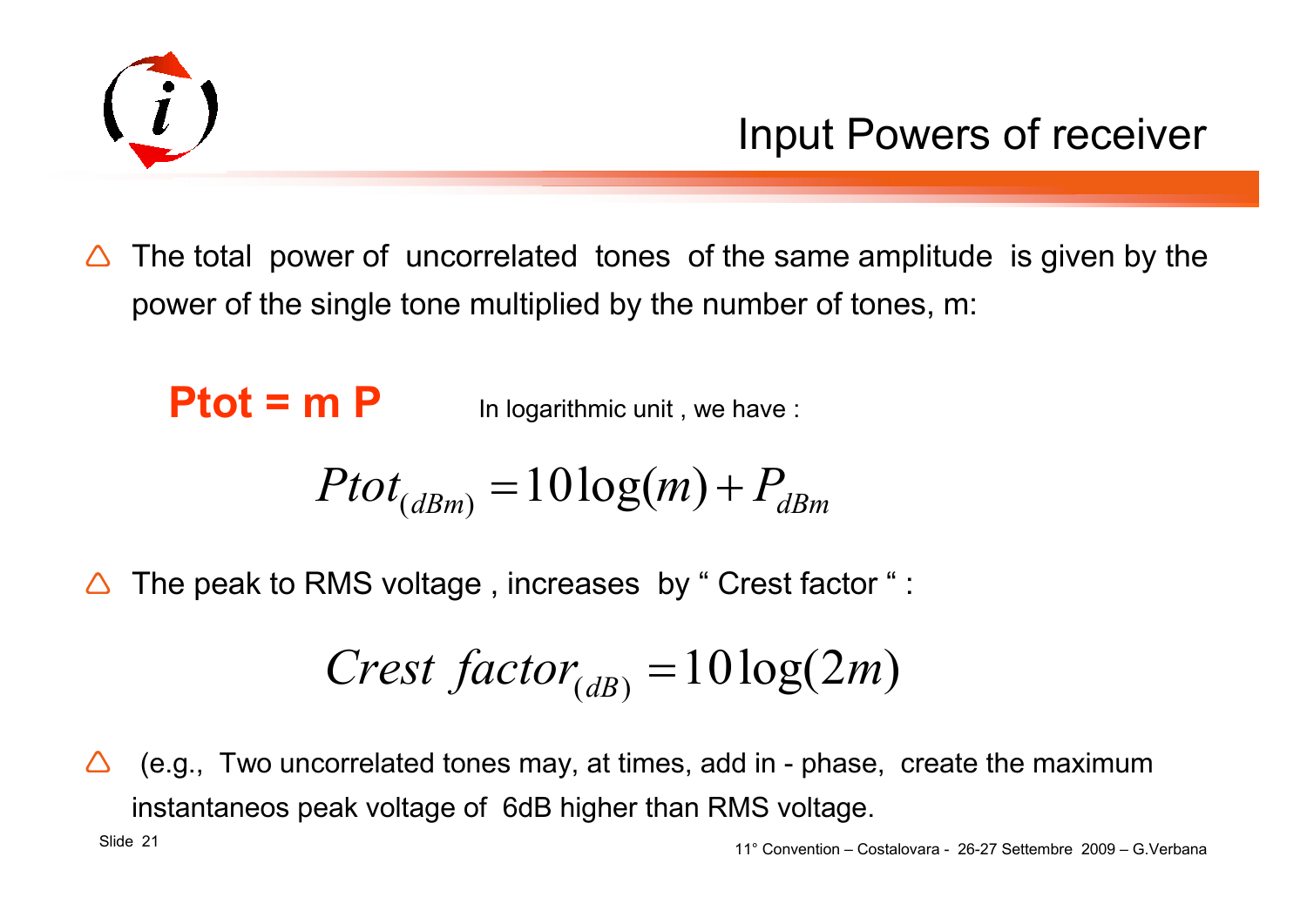

- $\Delta$  If we analyze a large number of uncorrelated tones , a function of time, we get a certain kind of randomness of the amplitude. They follow a regular pattern called a distribution function.
- $\triangle$  The most important functions of distributions are: binomial, Poisson, normal or Gaussian and Rayleigh.
- $\triangle$  A sufficiently large number of indipendent random variables, each with finite mean and variance, will be approximately a normal or Gaussian (central limit theorem )
- $\bigwedge$ The distribution of the instantaneous voltage resulting from the summation of many independent amplitude and phase signals , follows the law of Gauss. **Exactly the same distribution of the stochastic process thermal agitation of electrons in a conductor (thermal noise).**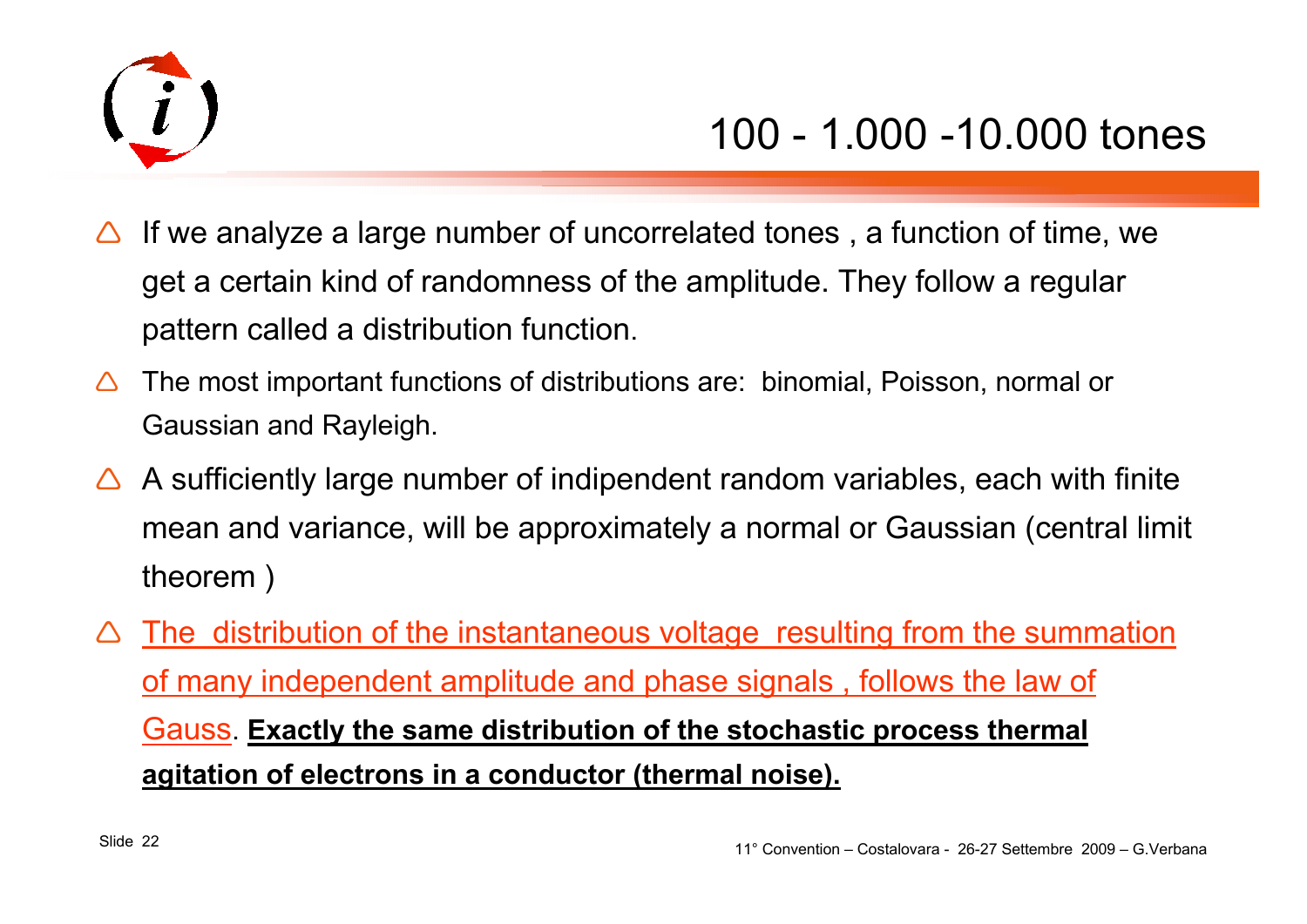

- $\triangle$  Therefore, if the result of a sum of multi signals produce the same pattern of the thermal noise ........
- ......then we can use a single white Gaussian noise generator, to simulate a large number of uncorrelated tones.
- $\triangle$  This is the basic concept of measuring noise power ratio, NPR.
- $\triangle$  The NPR method emulates many signal by loading the receveirs with white noise. In this way, all combinations of carrier frequency spacing are taken into account, and a true worst-case measurement is made.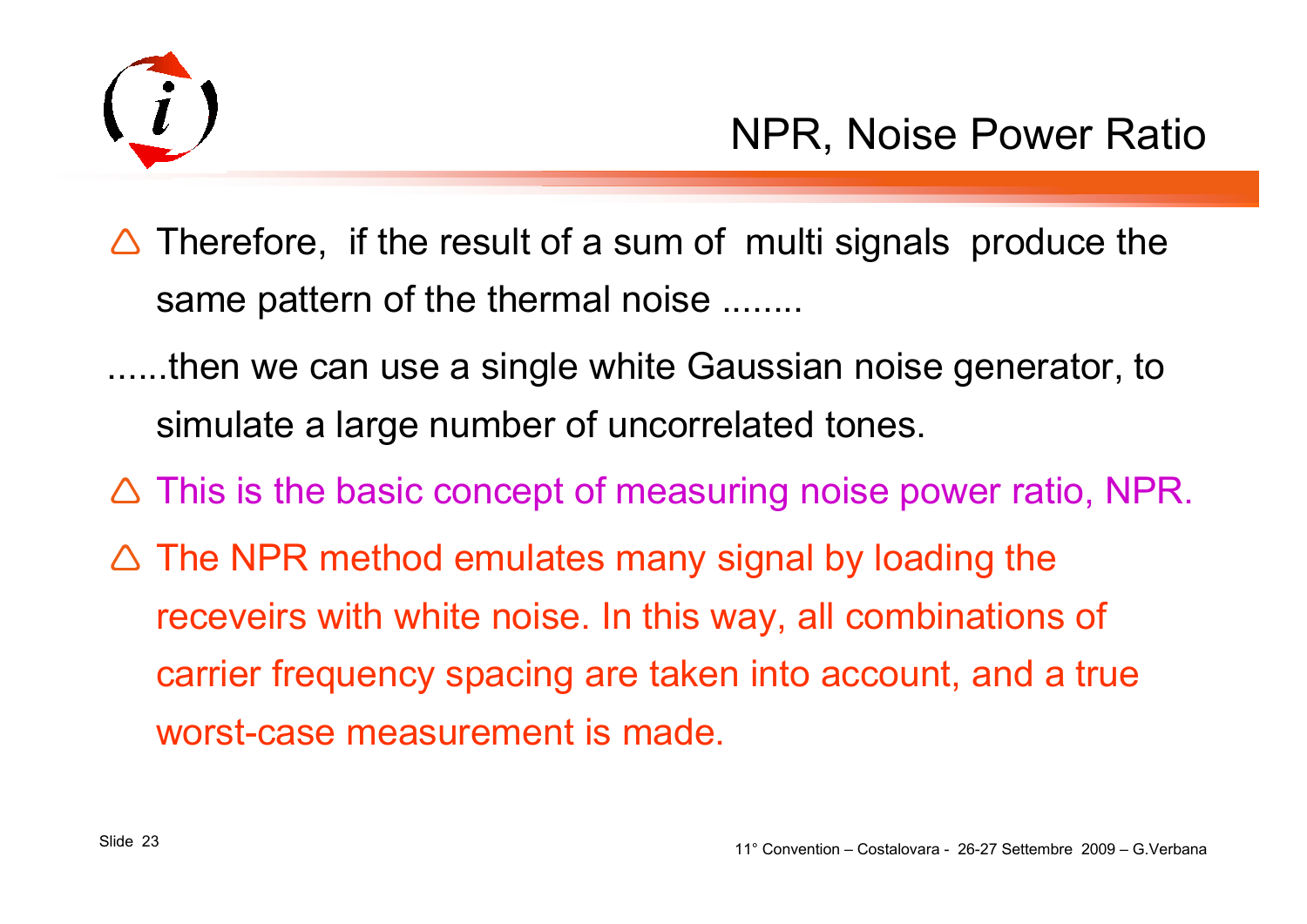



- 1,E-131,E-121,E-111,E-101,E-091,E-081,E-071,E-061,E-051,E-041,E-031,E-021,E-011,E+000 5 10 15 ∫ −*Vpep Vpepp*(*V* )*dV* **I 2VGO** Crest Factor dB
- $\bigwedge$  The value of the instantaneous power of the N modulated channels is determined by adding to the average power, the crest factor.
- $\bigwedge$  The crest factor is the ratio of the instantaneous power and average power of noise.
- $\triangle$  $\triangle$  Crest Factor In dB =  $10 \log \left( \frac{TPear}{Paverage} \right)$ *Paverage Ppeak*
- $\Delta$  By excel I put in a graphic the probability that the noise power (y-axes) exceeds the crest factor indicated on the x-axes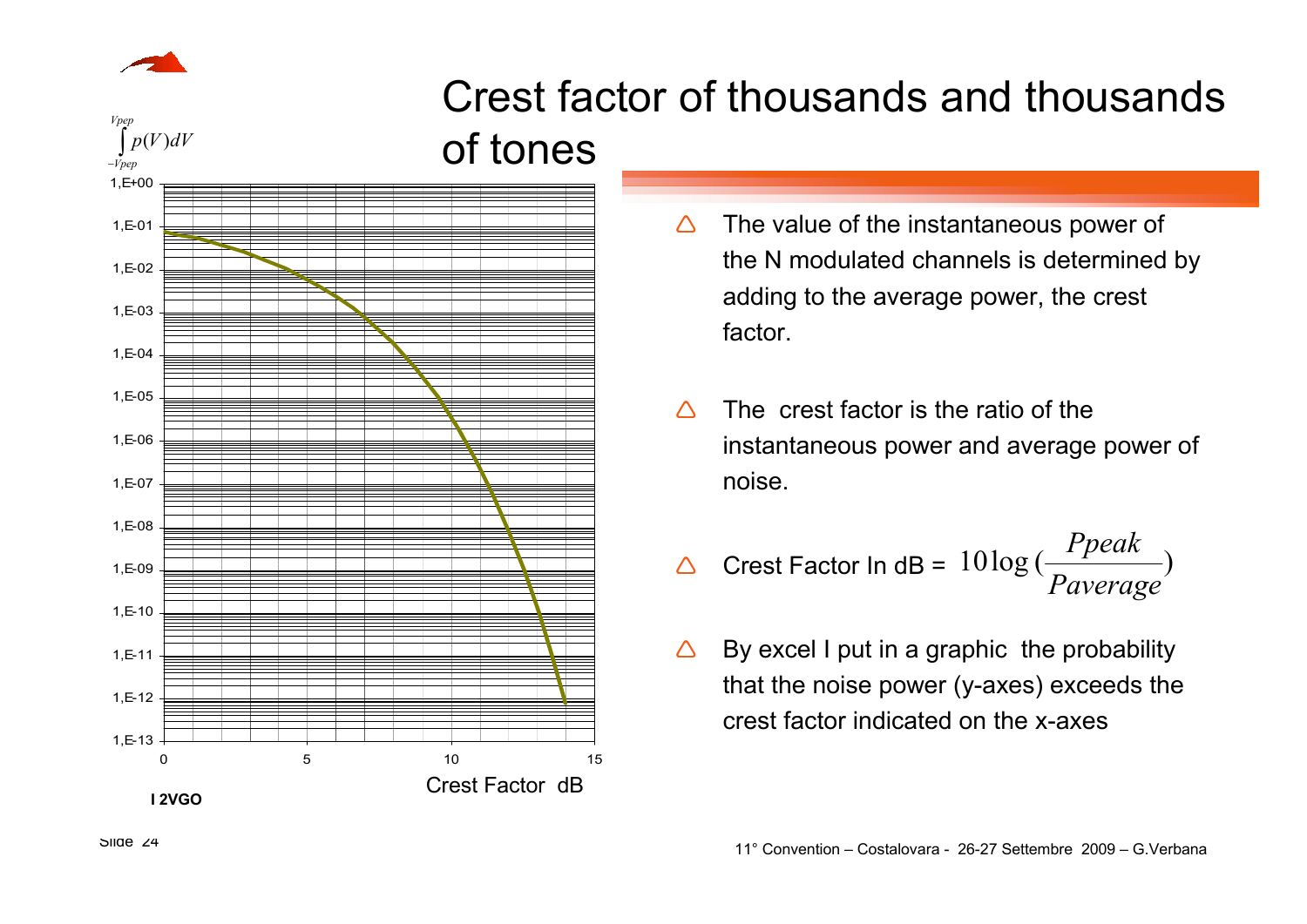

A generic NPR station test is shown in next slide:

- A white noise generator with adjustable output level and shows the power output ( like W&G RS-5, RS-50 , Marconi TF 2080B ( only generator) or similar or you can use thermocouple a power meter for measure your home-made noise generator. - A band-pass filter, BPF, which determines the band in which you want to emulate the numbers of the interfering channels that load the receiver (e.g., from 7 to 7.3 MHz )

- A band-stop (notch) filter is inserted to create a silent channel. The desired channel that you are listening.

- $\bigwedge$  The bandstop filter must be a bit larger than of the larger bandwidh, BW, of equivalent channel (SSB, CW or RTTY) of the receiver under test. The filter must have a total Q circuit > 600.
- $\triangle$  More spectrum is spread (large number channels) lower will be dynamic receiver ( NPR) and less deep notch is tolerated. The depth of the notch must be at least 10 dB greater than the highest value of NPR being measured.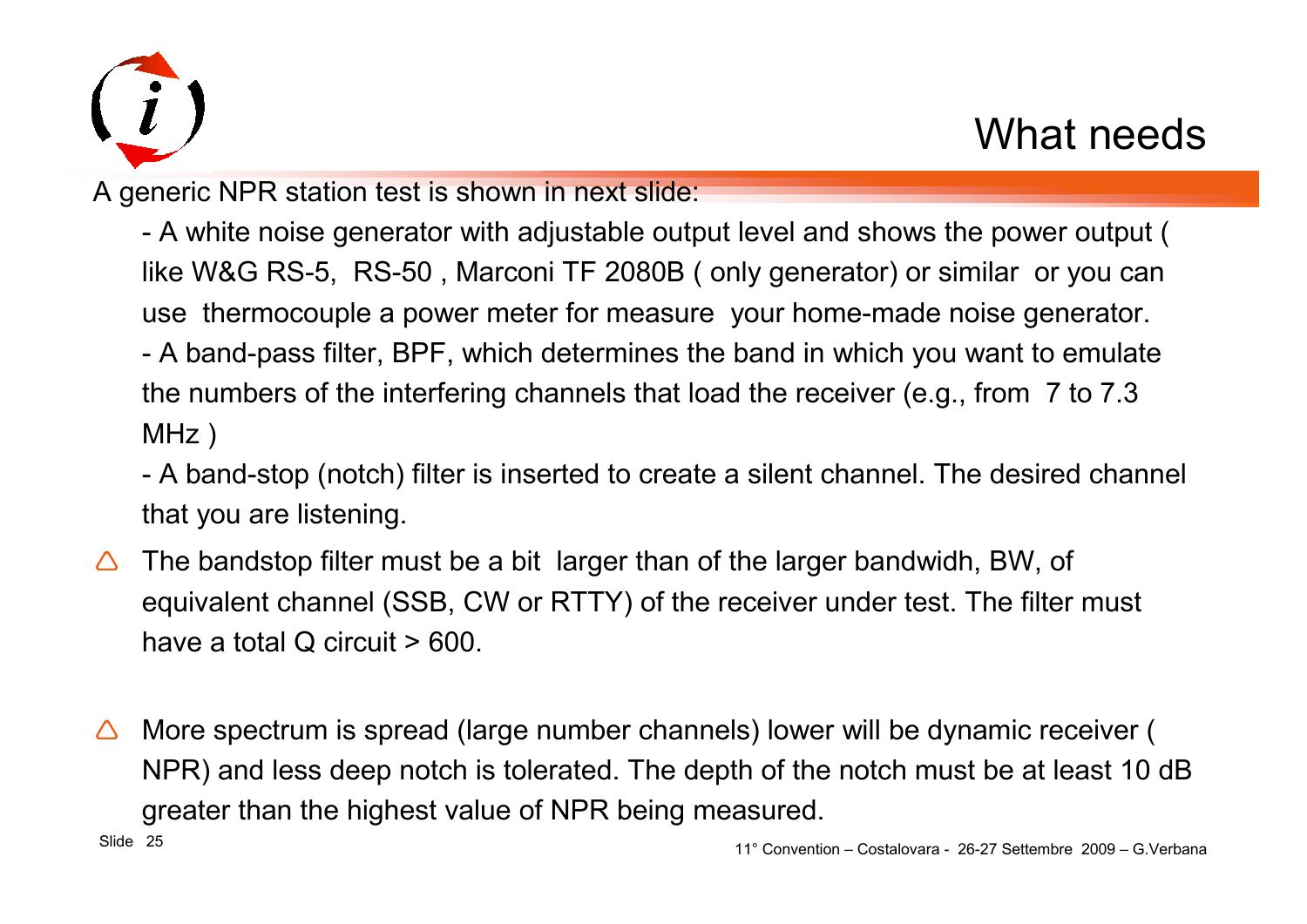

### How to set up an NPR testing



11° Convention – Costalovara - 26-27 Settembre 2009 – G.Verbana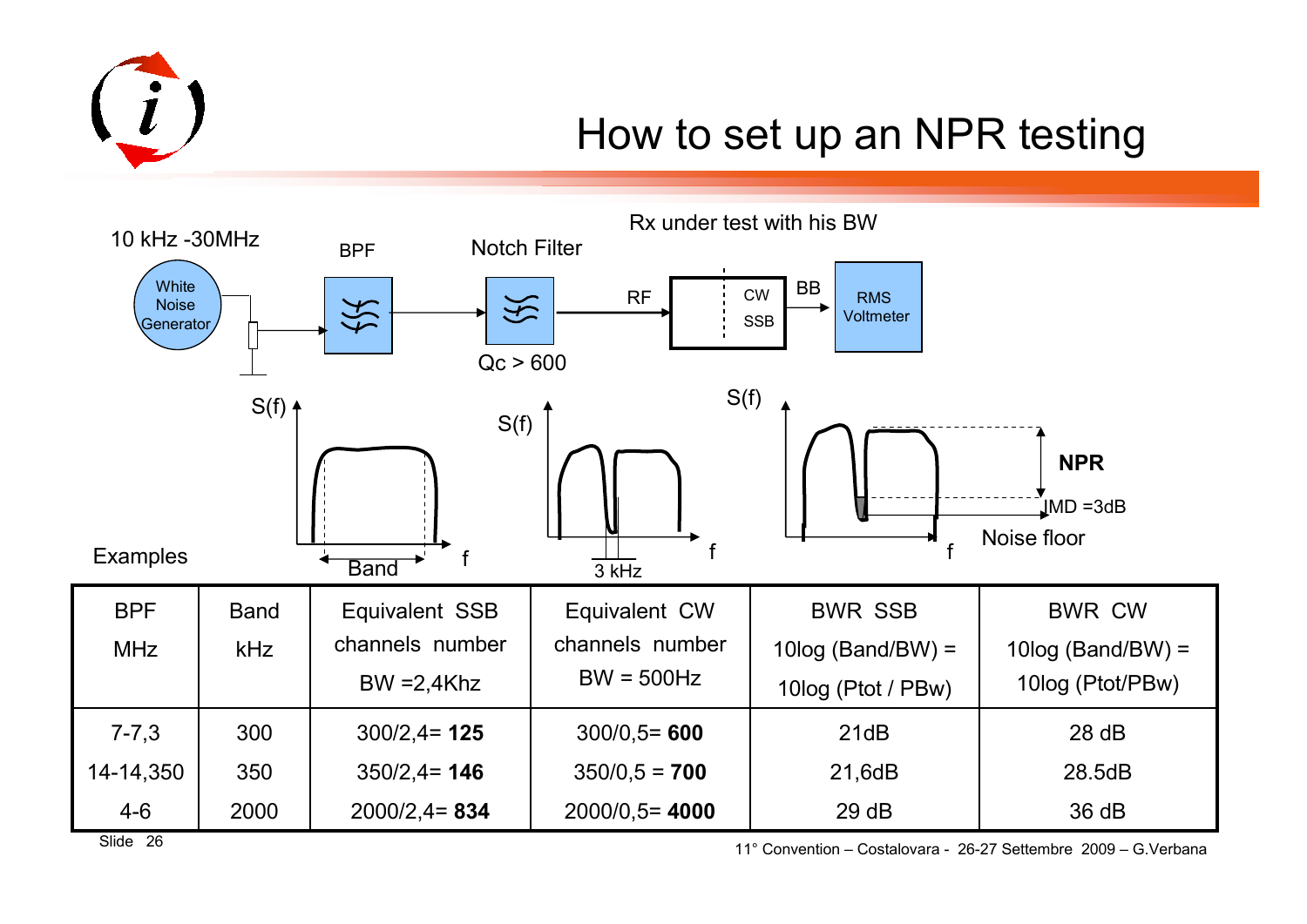

## **The procedure is simple. Make it easier to write**

You tune the receiver to the frequency of the notch filter. It regulates the level of the noise generator to a minimum (low loading) In this way you are sure that the rms voltmeter (I usedHp 3400A) connected to the output of the receiver measures only the noise floor.

△ By increasing the levels of the generator, all IMD products **and in the moon** linear distantion **of all orders identified in the non-linear distortion amplitude and phase) and /or spurious free, tend to fill the notch's hole.** Take note the value when the total input power increases the noise floor (observed by the rms voltmeter or even a spectrum if you have SDR receiver) ,  $\mathop{\mathsf{of}} 3\mathop{\mathsf{dB}}$ .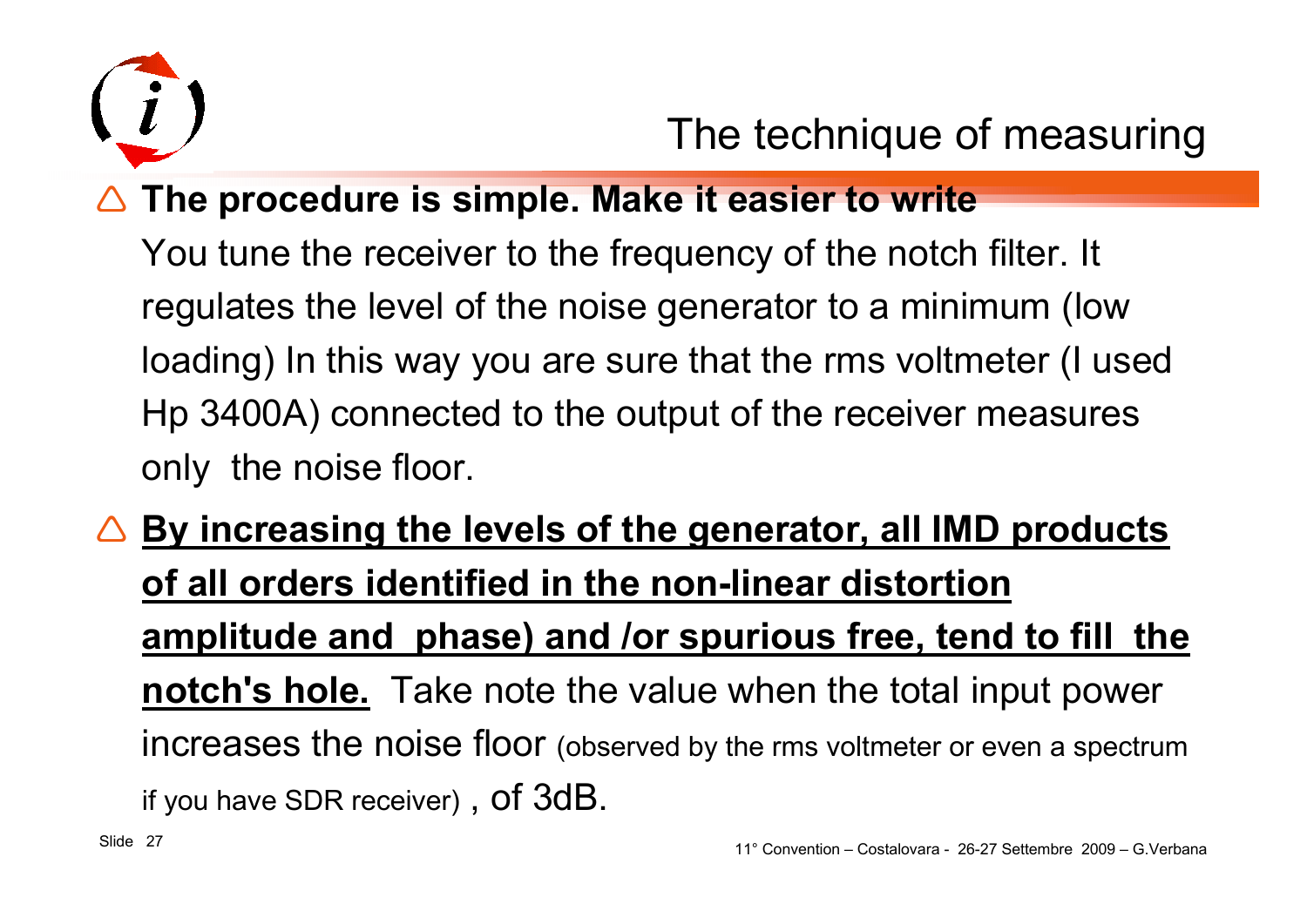

## NPR vs loading condition to determine the optimum dynamic



- $\Delta$  The NPR is poor at low loading levels because the receiver is being operated near its own noise floor.
	- Increasing the loading the NPR will improve 1dB for every 1dB of the loading level
- $\Delta$  The maximum input power, Ptot, which corresponds the optimum NPR, I have determined when the rms power noise floor into the slot, increase of 3dB.
	- The NPR is also poor at very high loading level. But the slope on this side of the curve is steeper since the distortion products are dominant in this case.

nter and the convention – Costalovara - 26-27 Settembre 2009 – G.Verbana - 26-27 Settembre 2009 – G.Verbana Sl<br>The Convention – Costalovara - 26-27 Settembre 2009 – G.Verbana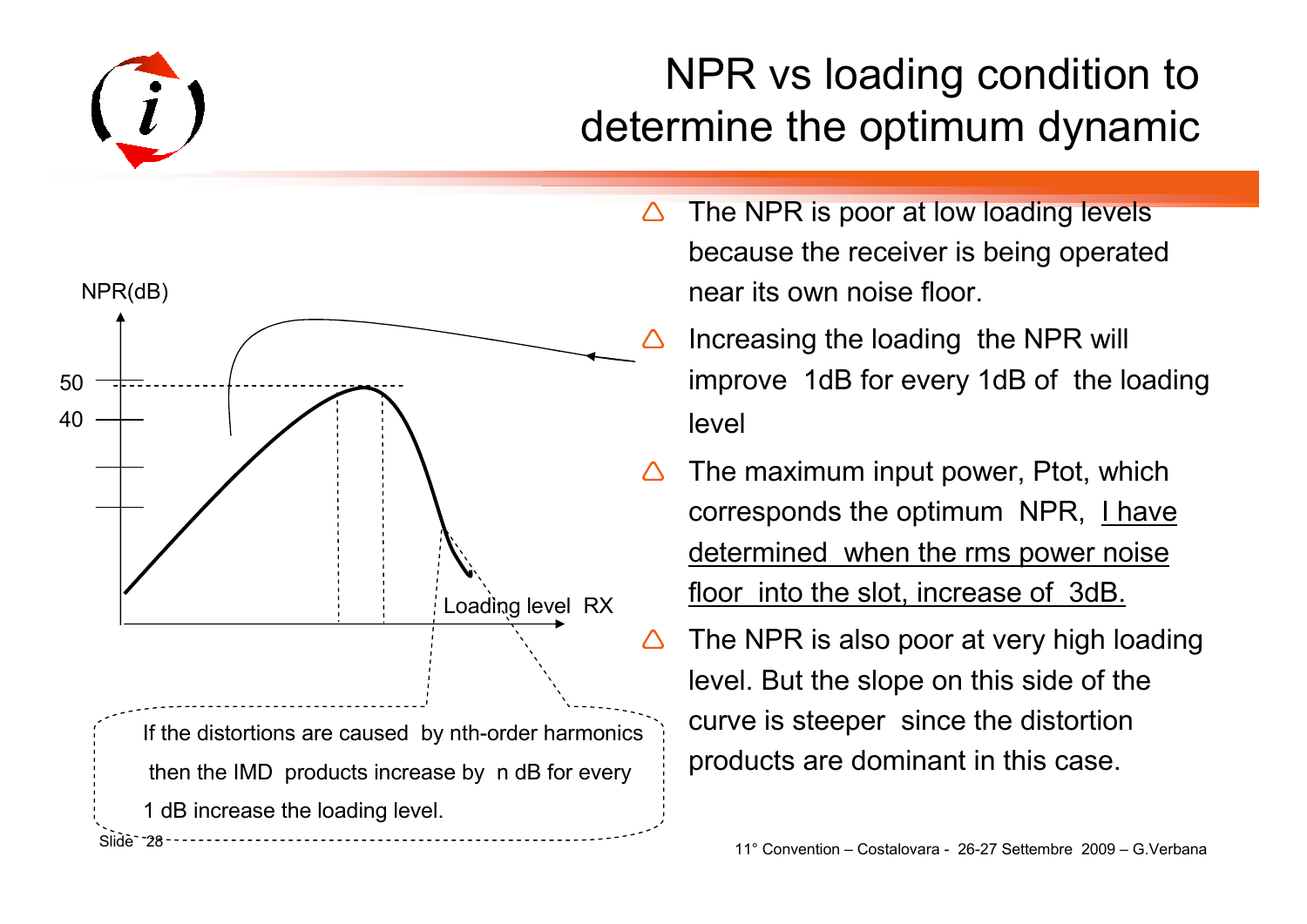

- $\Delta$  The NPR (for a given number of equivalent modulated channels) is the ratio between the power of adjacent channel and power of desired channel ( in a BW corresponding of type of channel (SSB. CW, RTTY) under test. In practice the noise floor plus 3dB of IMD and/or spurious free. With this trick the value of this power is exactly equal to the value that would determine the MDS with a single tone (S+ N). This is a great convenience and simplification
- $\triangle$  By definition, we have for a determined number of equivalent channels :  $NPR_{dB}$ = $= (Pot_{dBm}$ − $-BWR_{dB}$  $(Pot_{dBm} - BWR_{dB}) - MDS_{dBm}$
- We can also say that the Ptot, measured in the whole band, is the same power that would be concentrated in a single tone and that under this condition emerges a true BDR, equal:

$$
BDR_{dB} = Ptot_{dBm} - MDS_{dBm}
$$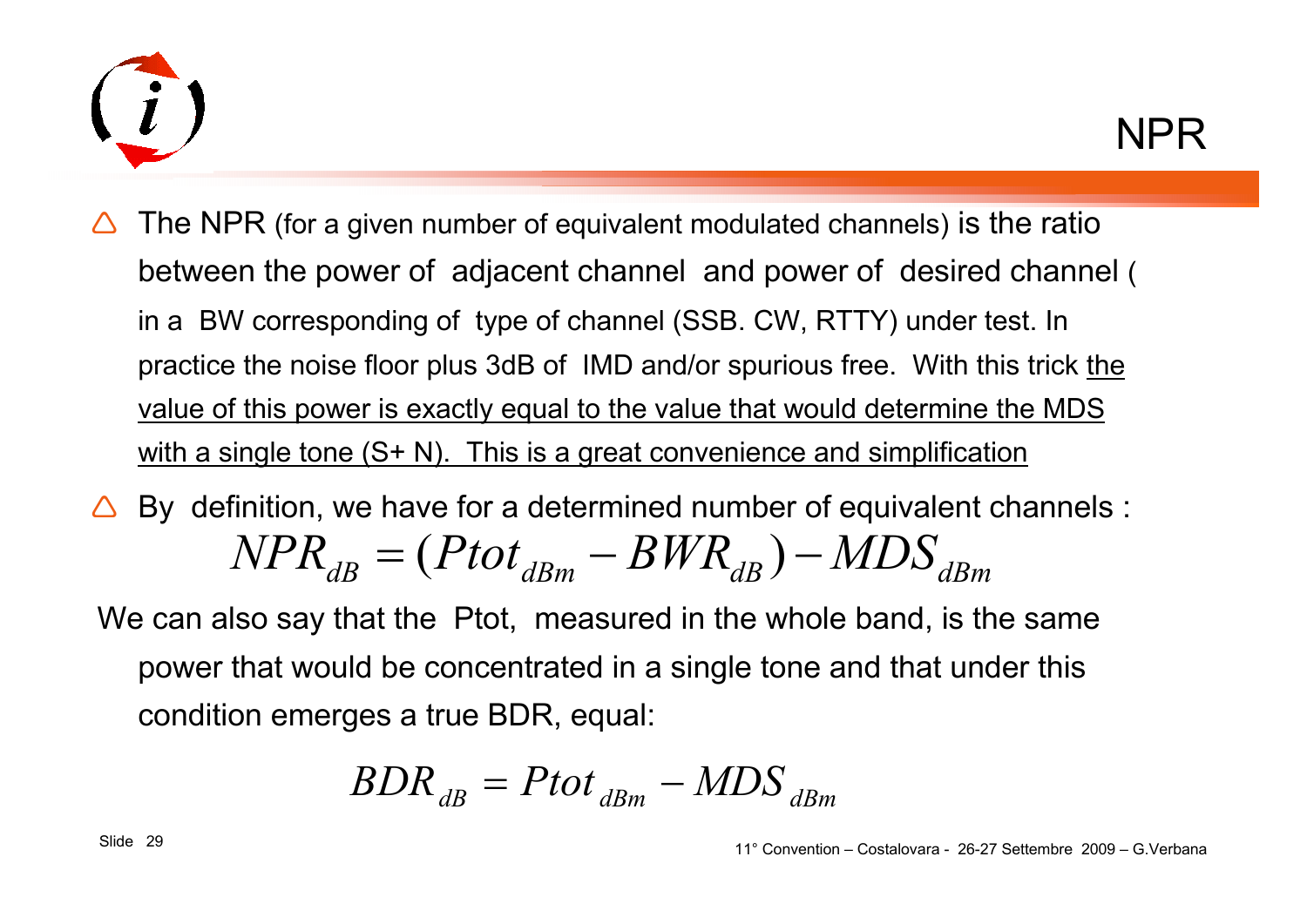

## I used what I found

**RS-5 Wandel & Goltermann5340 kHz, Qc=1800** $\frac{1}{2}$ RS-5 W&GPtot6 kHz-30MHz  $-90$  to  $+13$  dBm **White** Noise

**BPF** 

**316 - 12360 kHz**

- Δ Years ago, in flea markets, was sold off one of the best generators of noise, the SR-5 from W & G.
- $\bigwedge$  Power density, perfectly flat (within tenths of dB, from 6 kHz to 30 MHz
- $\triangle$  Output level adjustable from -90 to +13 dBm. (Accuracy  $\leq \pm 0.1$  dB).
- $\bigwedge$ W&G filters that I found : Band Pass from 316 to 12360 kHz and BandStop model  $B_4$ ndStop  $B_4$ . RSS 5340 -  $\pm 1.5$  kHz. Depth Notch  $> 90$  dB.



Generator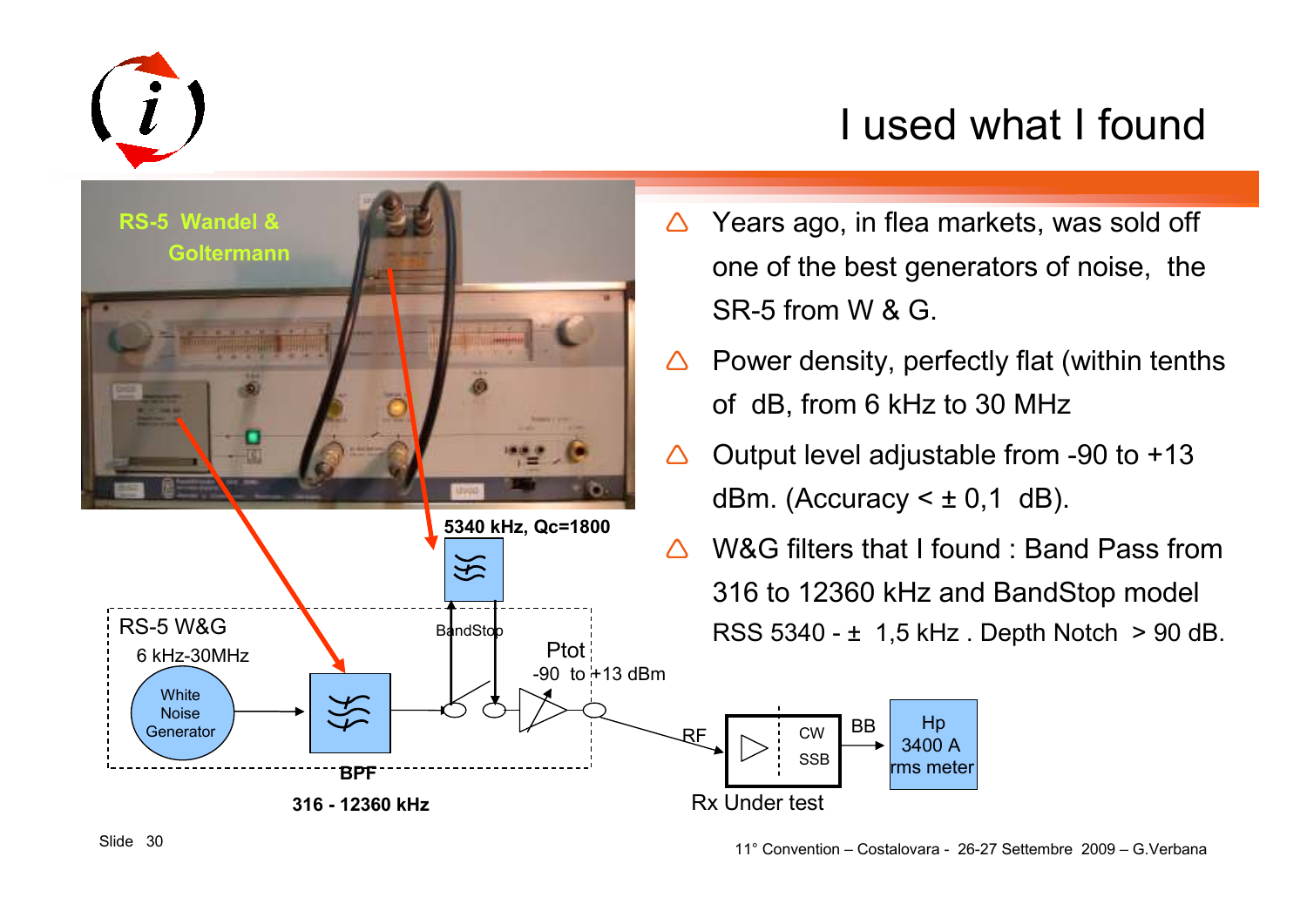

### Power spectral density of the signal used

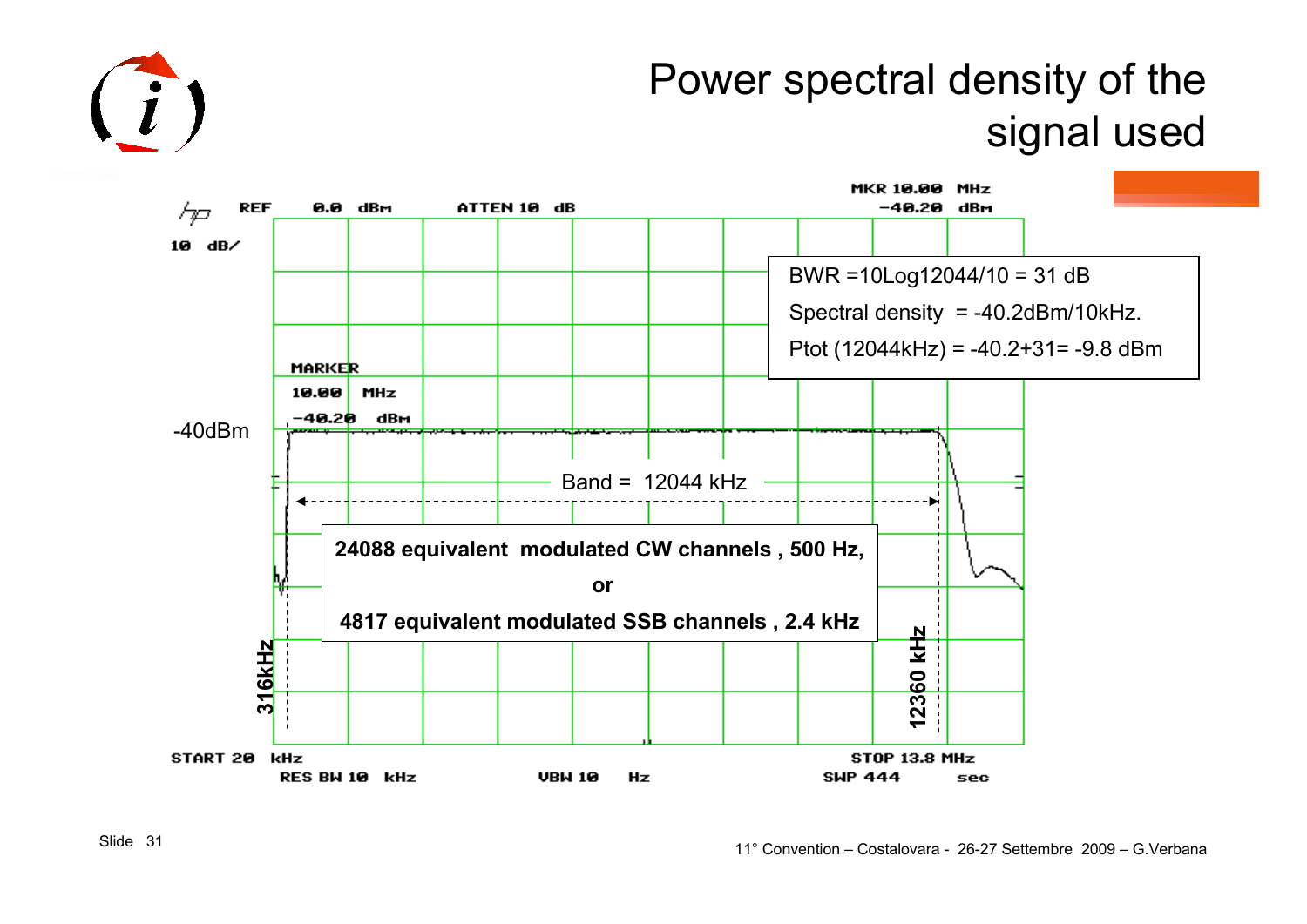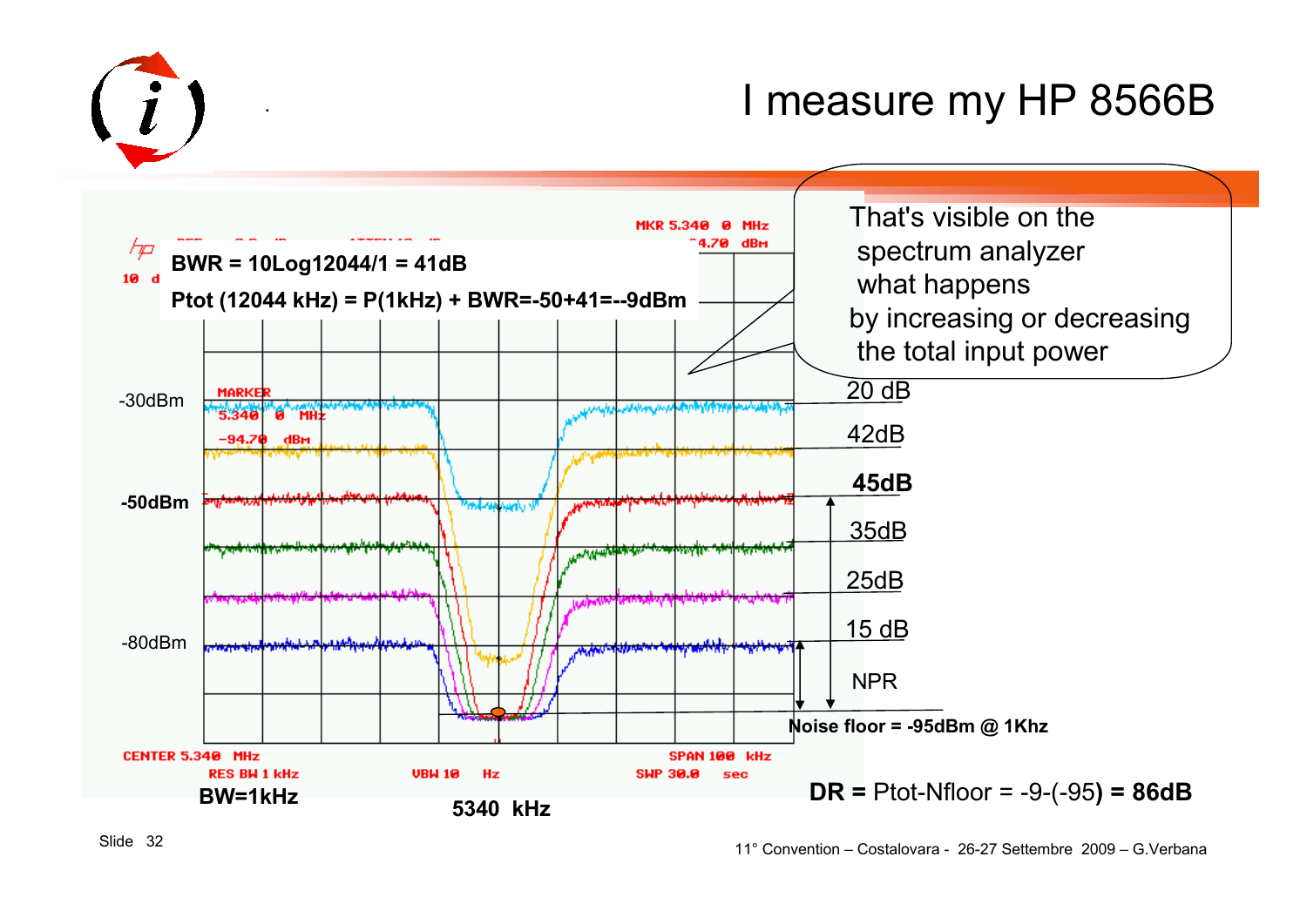

#### Visualization, in real time, behavior NPR vs loading SDR receiver.

Using the utility of Perseus, we project now the recording video ( file: *nprSdr.wav*) and see how it is easy to assess the maximum value of the NPR.



It's incredible to see such as an overload in a SDR direct sampling that the MDS not change until the peak noise signal don't enter in zone clipper.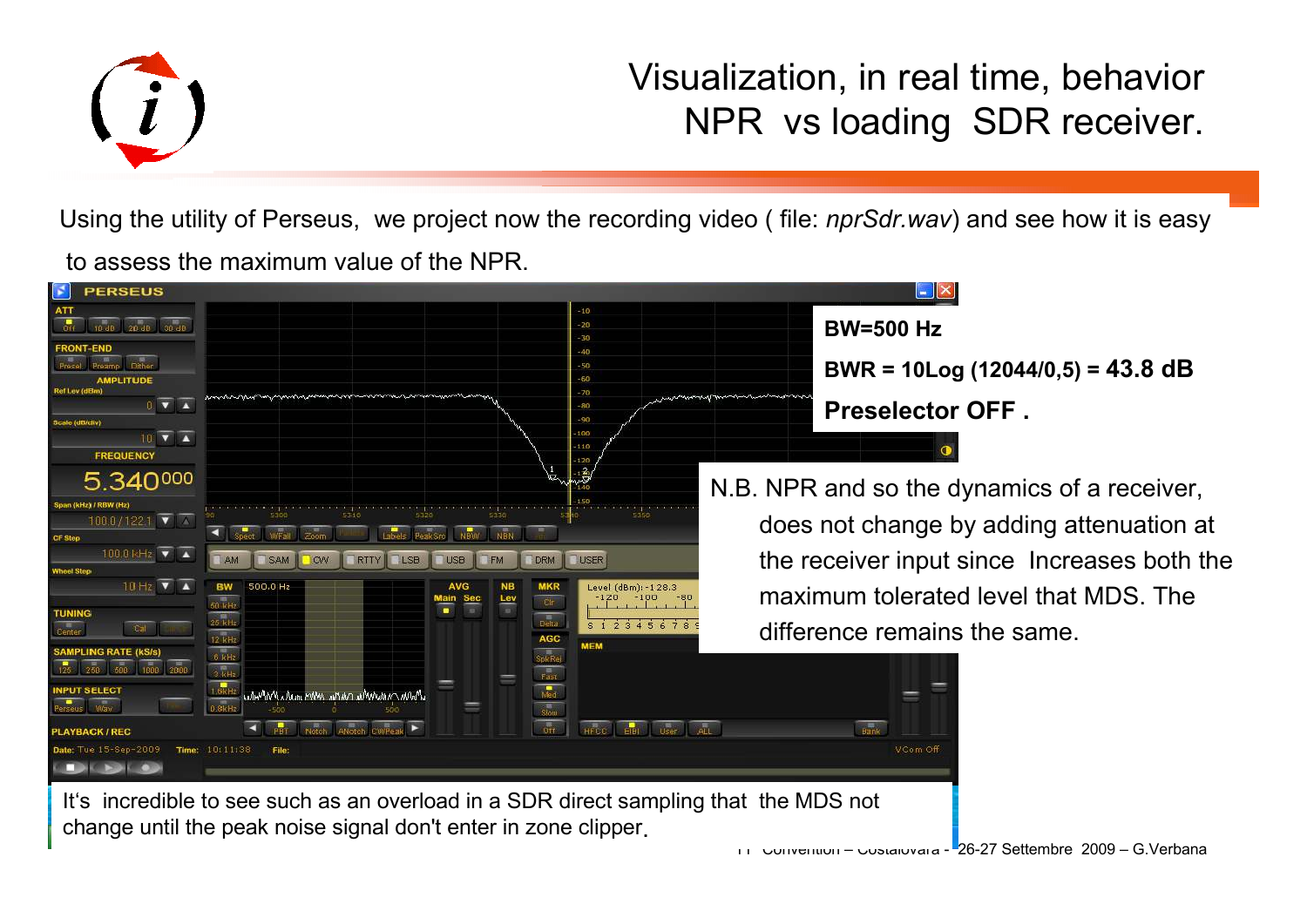

 $\Delta$  They made the tests on the following receivers: Perseus, 775DSP, AOR 7030, FT1000 Mark IV, SDR14 and QS1R. All predisposed to greatersensitivity in CW and BW = 500 Hz. Except for the AOR 7030 where the minimum BW is 2 kHz

- $\Delta$ They measured the MDS  $@$  500Hz, at 5340 kHz with the standard method and then calculated  $NF = -147$  dBm/500Hz - MDS (500Hz)
- $\triangle$  I measured the input level, Ptot, (in the band occupied by the noise 316-12360 kHz) that causes an increase in the noise floor by 3dB (at 5340 kHz) and calculated the value of NPR for CW 24088 channels, as definition

$$
NPR_{dB} = (Pot_{dBm} - BWR_{dB}) - MDS_{dBm}
$$

 $\triangle$  Where BWR = 10 Log (12044/ 0.5) = 43.8 dB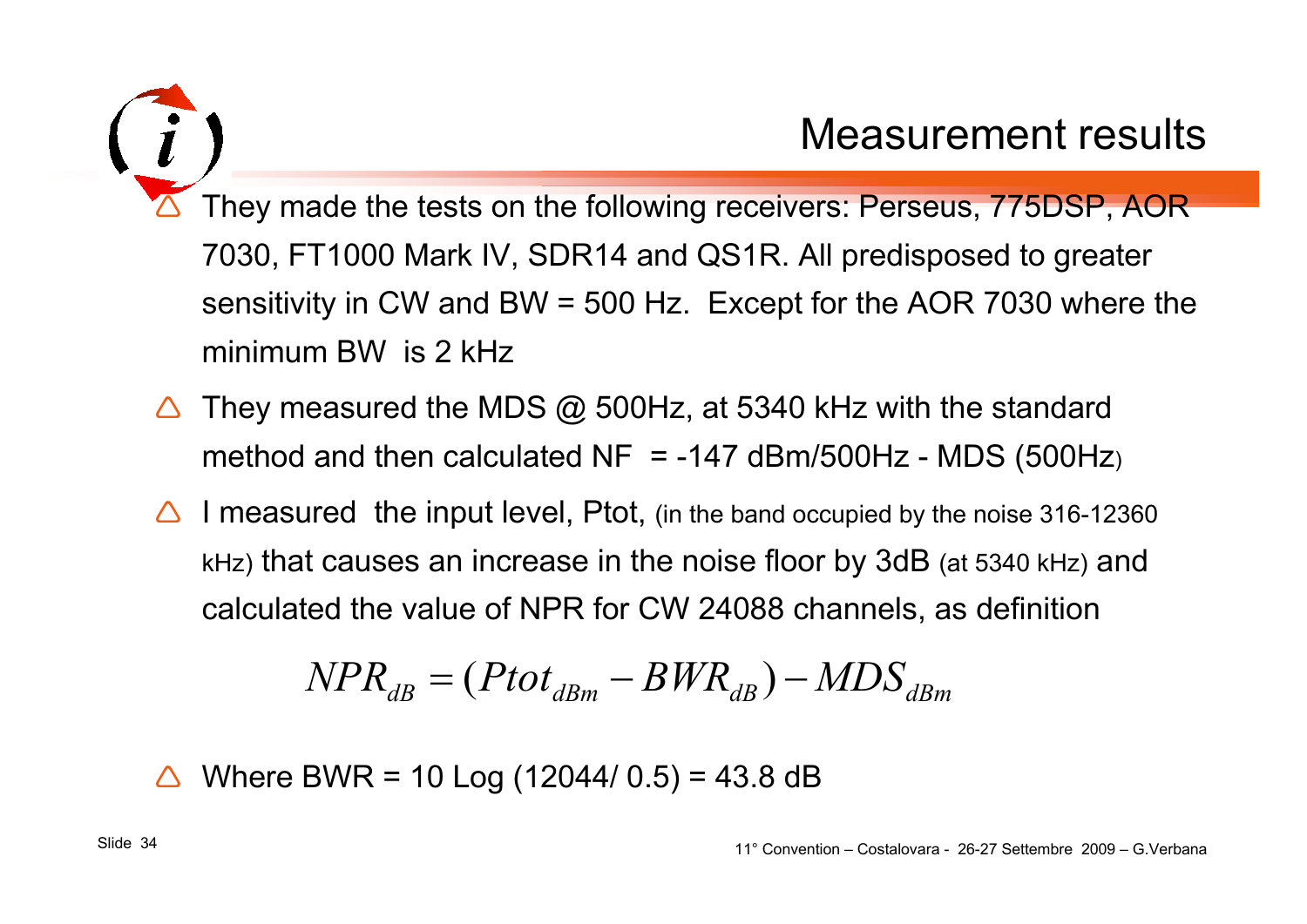|                                                                                             | <b>MDS @ 500 Hz BW</b><br>At 5340 kHz<br>dBm on 50 Ohm                                                | <b>NF</b><br>dB          | <b>Total power</b><br>input, Ptot<br>$(dBm)$ in the<br>12044 kHz. | NPR (24K equiv. Cw<br>channel @ 5340 kHz<br>dB<br><b>BWR= 43.8 dB</b> | <b>SW</b>                                                   | Delay Propagation                                    |
|---------------------------------------------------------------------------------------------|-------------------------------------------------------------------------------------------------------|--------------------------|-------------------------------------------------------------------|-----------------------------------------------------------------------|-------------------------------------------------------------|------------------------------------------------------|
| <b>Perseus</b><br>Presel Off= WB<br>Presel. On $=$ .<br>RF filter = $4.2 - 6$<br><b>MHz</b> | -129,5 Pre on- Pres off<br>-128,5 Pre on -Pres on<br>-128 Pre Off -Pres off-<br>-127 Pre off- Pres on | 17.5<br>18.5<br>19<br>20 | $-18$<br>$-10.6*$<br>$-14.4$<br>$-6.7 *$                          | 67,7<br>74,1<br>69,8<br>76,4                                          | Perseus V2.1F                                               | $260 - 365$ mS $(1)$                                 |
| <b>775 DSP</b><br>$RF$ filter = 4-6MHz                                                      | -134 Pre off<br>$-138$ Pre on                                                                         | 12 <sub>2</sub><br>9     | $-17.8$<br>$-22.6$                                                | 72<br>71,6                                                            |                                                             | $6 - 9$ mS                                           |
| <b>AOR 7030</b><br>I don't Know the<br>Band Pass of the<br>preselector                      | $-119$ 0 dB<br>$-127 + 10dB$<br>$(2$ kHz BW $)$                                                       | 22<br>14                 | $-4.2$<br>$-23.2$                                                 | 71<br>60                                                              |                                                             | $0,58$ mS $@(2Khz)$<br>BW)<br>0,29 mS @(10Khz<br>BW) |
| FT1000 mark IV<br>RF filter = $4-6,6$<br>MHz(5)                                             | $-124$ Ipo On<br>$-131$ ipo off.                                                                      | 23<br>16                 | $-13.8*$<br>$-24.2*$                                              | 66,4<br>63                                                            |                                                             | $8-12$ ms                                            |
| <b>SDR14</b><br><b>WB</b>                                                                   | $-130,5$<br>Max gain 24<br>dB                                                                         | 16,5                     | $-23.7$                                                           | 63                                                                    | Win Rad<br>$v$ 1.32                                         | 380 mS (2)                                           |
| QS1R<br><b>WB</b>                                                                           | $-110$<br>With a home<br>$-125$<br>made preamplifier.<br>(4) 20dB gain                                | 37<br>22                 | $-10.2$<br>$-29.2$                                                | 56<br>52                                                              | QS1R Server V<br>1.0.039-<br>SDRMAXII. v<br>1.0.1.4 client. | 62 mS $(3)$                                          |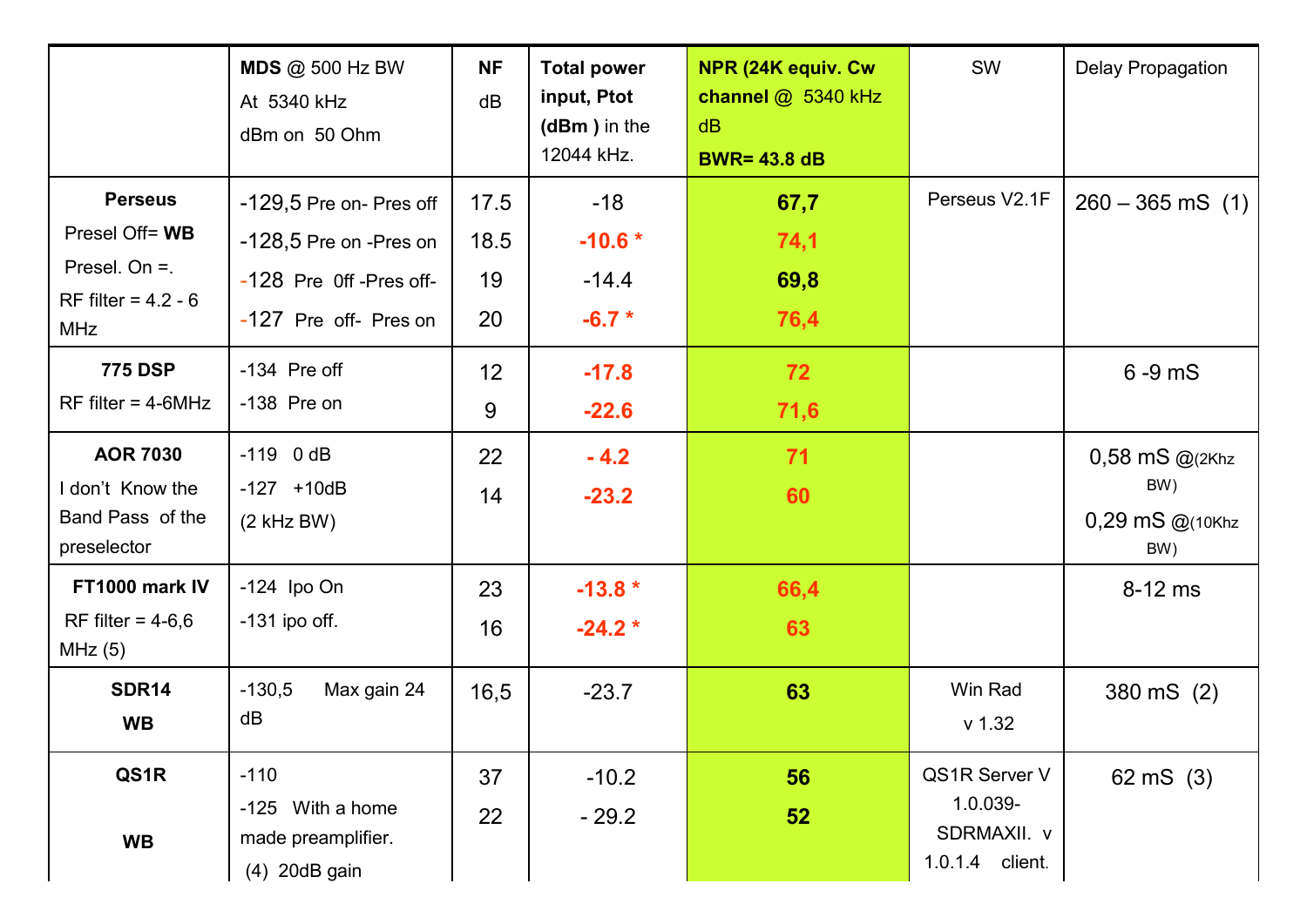

### Notes on low NPR of QS1R

- △ As you can see from the table, i would have expected on the QS1R of i2ILS, an <br>**ALPR shout only 6 dB wares than Barseys, not 44 dB as Lisated (69.8** 56 dB) **NPR about only 6 dB worse than Perseus, not 14 dB as I tested** (69,8 - 56 dB). **Perseus has a MDS better 18 dB than to QS1R** (37-19 dB, NF difference ), **but Perseus is 12/13 dB worse than input level clipping** (-3.5 , +9 dBm) (1). **So the difference on NPR should be 6 dB** (18-12 dB) **and also I had to get a total of power Input, Ptot, at least about 0 dBm and not -10.2 dBm** (2)
- △ I have seen that the low value of the NPR is not due to IMD. When increased **and** increased **and** increased **and** increased **and** increased **and** increased **and** increased **and** increased **and** increased **and** increased **input power, from - 7 dBm to over 0 dBm the NPR not to decreased cause distortion products. I saw that inside the slot the noise continued to increased 1dB for every 1dB the power loading** (thousands of tones let see things that often do not emerge with only two tones with a fixed frequency offset).
- $\Lambda$  (1) If you put a 18 dB attenuator to the input of Perseus, MDS becomes equal to QS1R and improving of 18 dB the maximum level clipping (From about -3,5 to +15 dBm).
- nde 36 and 11° Convention Costalovara 26-27 Settembre 2009 G.Verbana Slide 36  $\bigwedge$  (2) It is the PEP entering the area clipping not the average power. I tested with the same probability of time (10 sec).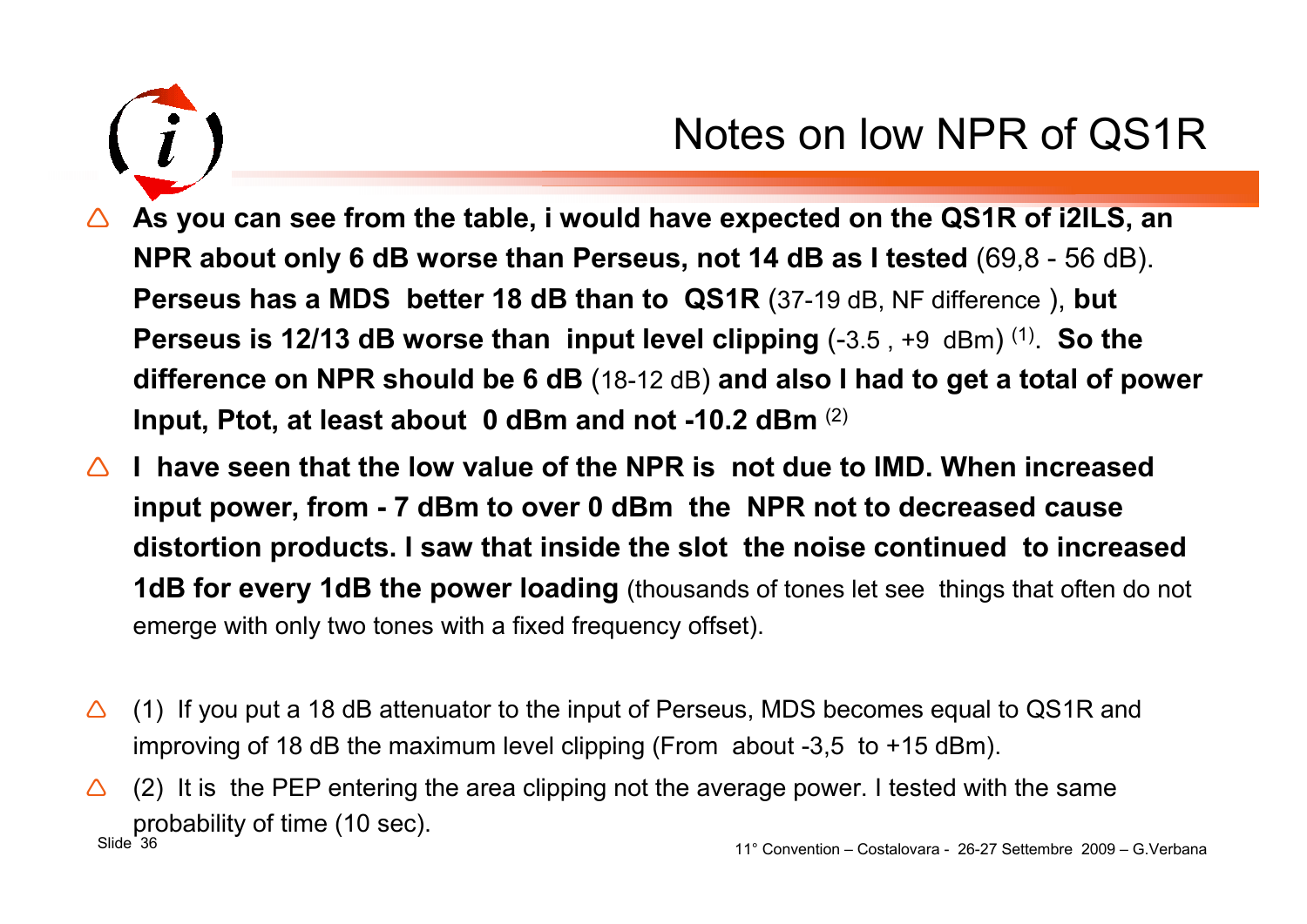$\Delta$ It clear that the receivers with preselector filter, the input noise power was attenuated in dB of 10Log 12044 / BW (kHz) of the preselector filter. (Considering only the bandwidth at 3dB and not the shape of the filter, in practice I do not know the exact equivalent noise bandwidth).

- $\triangle$  I have not found the block diagram of AOR 7030 or the information that what  $\triangle$ kind RF filter uses.
- $\triangle$  Only on QS1R, SDR14 and Perseus (with preselector Off) were loaded with all 24088 equivalent channels telegraph. So the true BDR (see slide 29) is : 99.8 dB for QS1R, 106.8 dB for SDR14 and 113.6dB for Perseus.
- $\bigwedge$  I took the opportunity of the presence of the receivers, to measure also the propagation delay from the RF receiver input to the audio speaker.
- $\bigwedge$ All SDR were used at the minimum sampling rate, 125 kS / s

**Notes**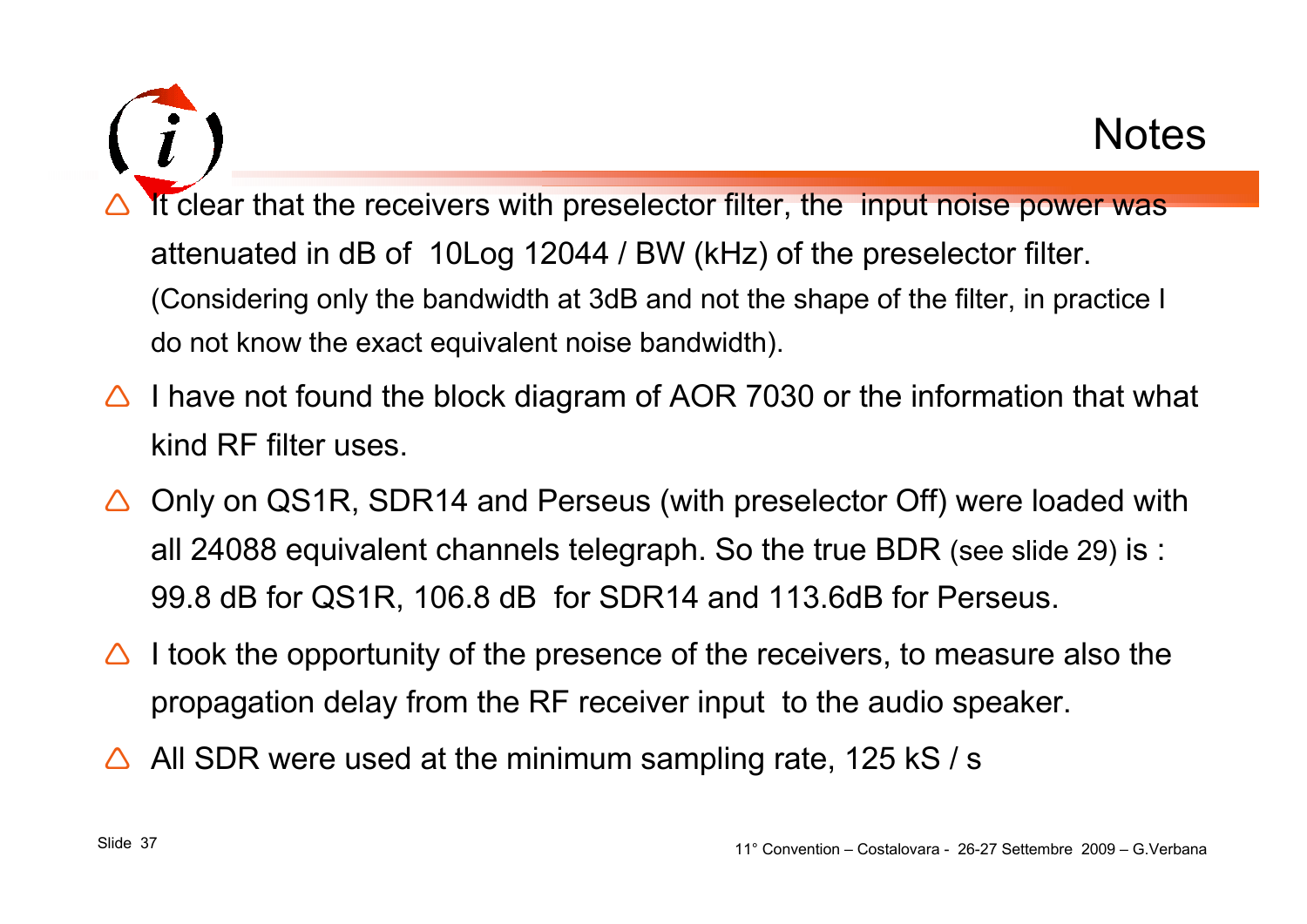

- $\bigwedge$  1) The 260 mS were obtained with PC Pentium IV, 1.8 GHz, Sound Blaster AWE 64. The 365 mS were measured with PC, Amilo, Centrino 1.7 GHz, integrated AC97 16 bit audio.
- △ 2) PC ACER Aspire 1654 Wimi Centrino 2 GHz, integrated audio
- $\Delta$ 3) PC like note 2 . The difference is that you do not use the PC sound card.
- $\triangle$  4) A number of users QS1R add an external preamplifier. I2ILS wanted to try a draft of a Ukrainian OM
- $\Delta^-$  5) The narrow preselector (Qc= 7,) is present only in the amateur radio bands. A 5340 kHz is the classic band-pass filter from 4 to 6.6 MHz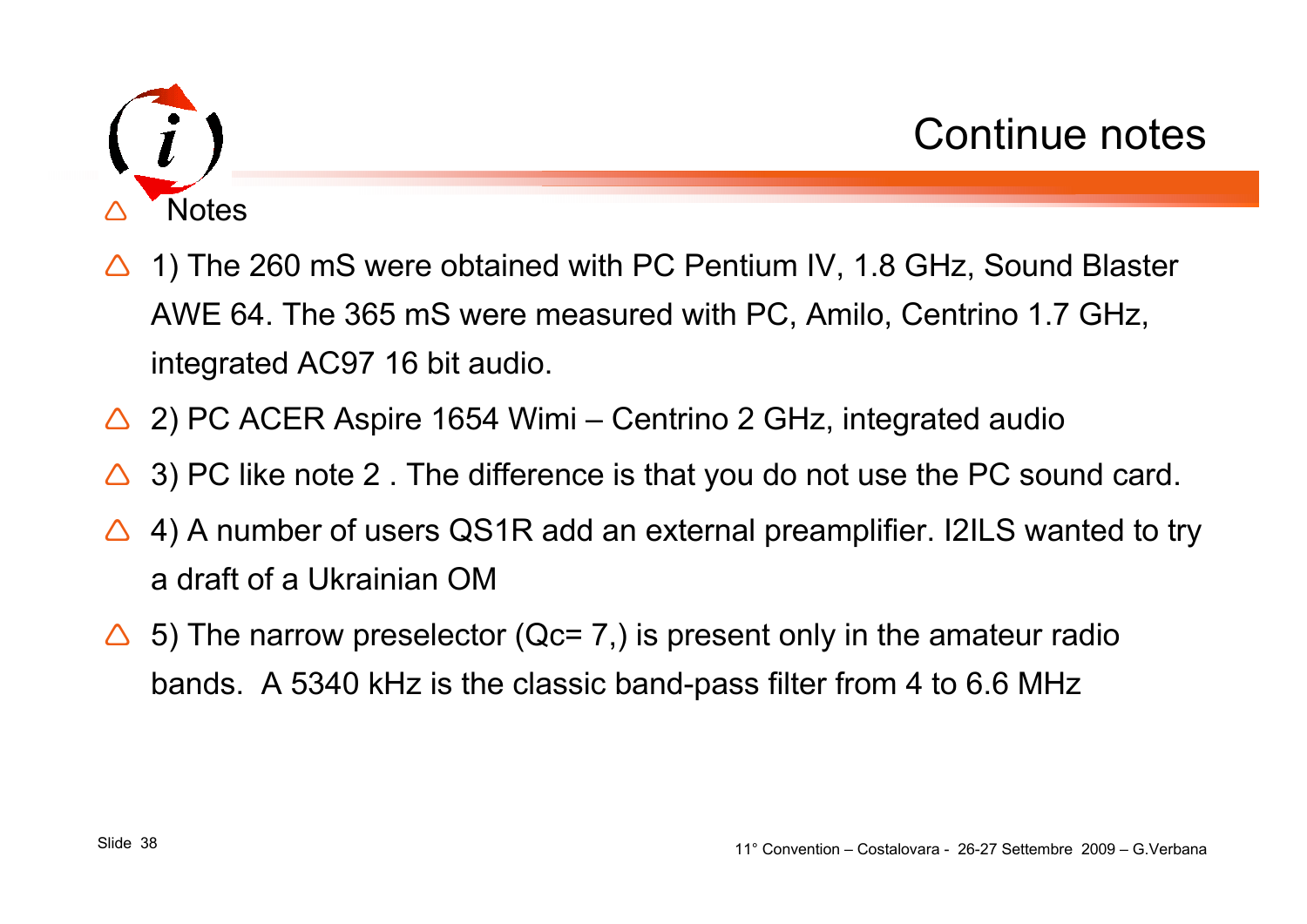

- $\Delta$  Easy and accurate to determine NPR for a given load's band. Have you seen, all in just seconds, acting only te knob of the generator's output level The two tone test is more complicated and very critical when it comes to measuring receivers at high IP and low MDS (e.g., when the dynamics is> 95 dB)
- $\bigwedge$  For high-DR, without specific knowledge, proper equipment, a strict procedure and approved, each laboratory and the operator could give (as often happens) discordant measures for the same apparatus.
- Δ It is not enough to have old generators with low phase noise, it is necessary to isolate them as much as possible, have high and constant power to the receiver and lots of experience.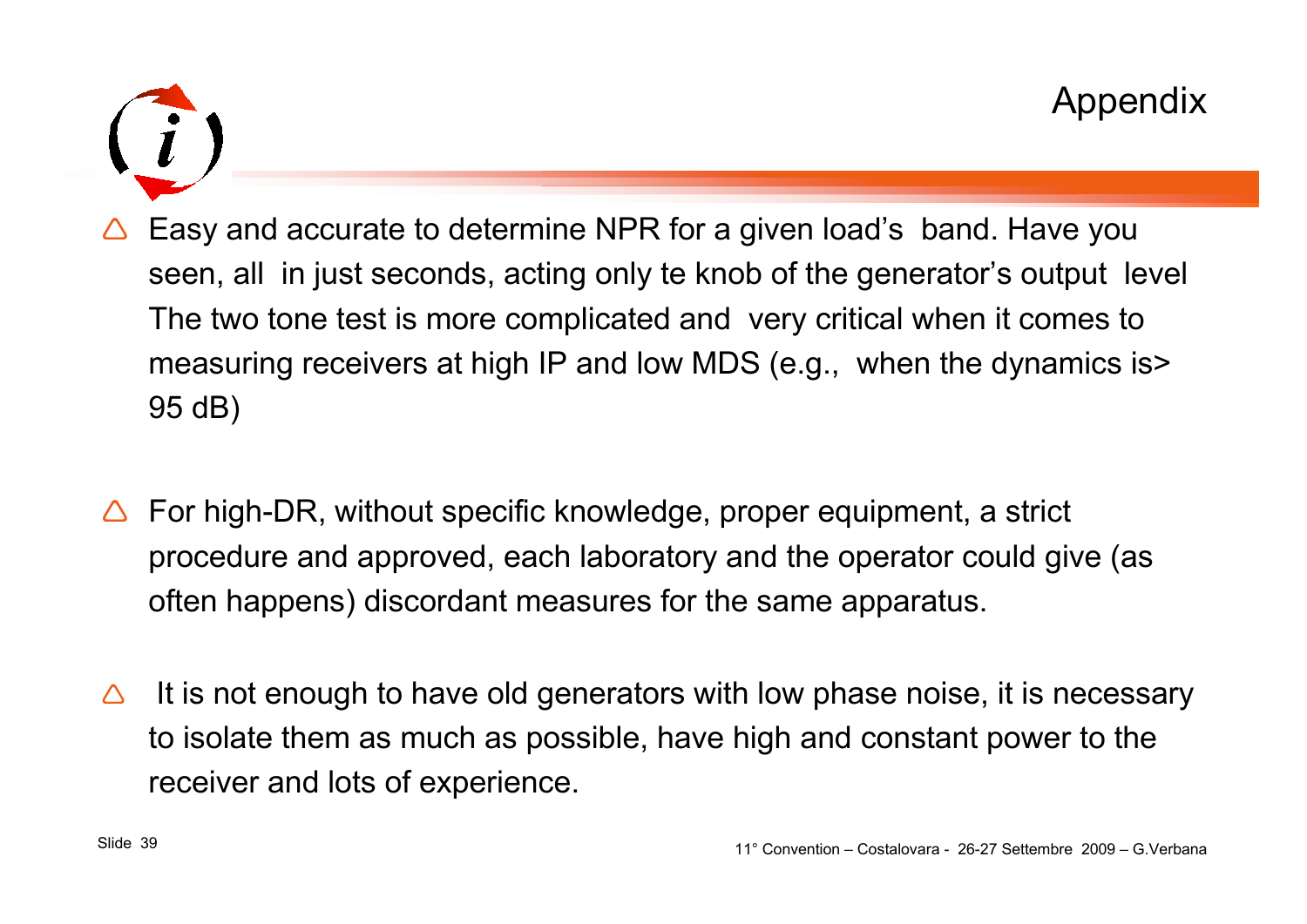

- $\Delta$  It needed excellent wideband amplifiers, low-pass filters to eliminate harmonic distortion, wide-band adder for measures of DR2 (preferably resistive). Perfect shielding when measuring IMD> 80 dBc in presence of high levels.
- $\triangle$ In figure a bank of a two-tone test to measure high values of DR

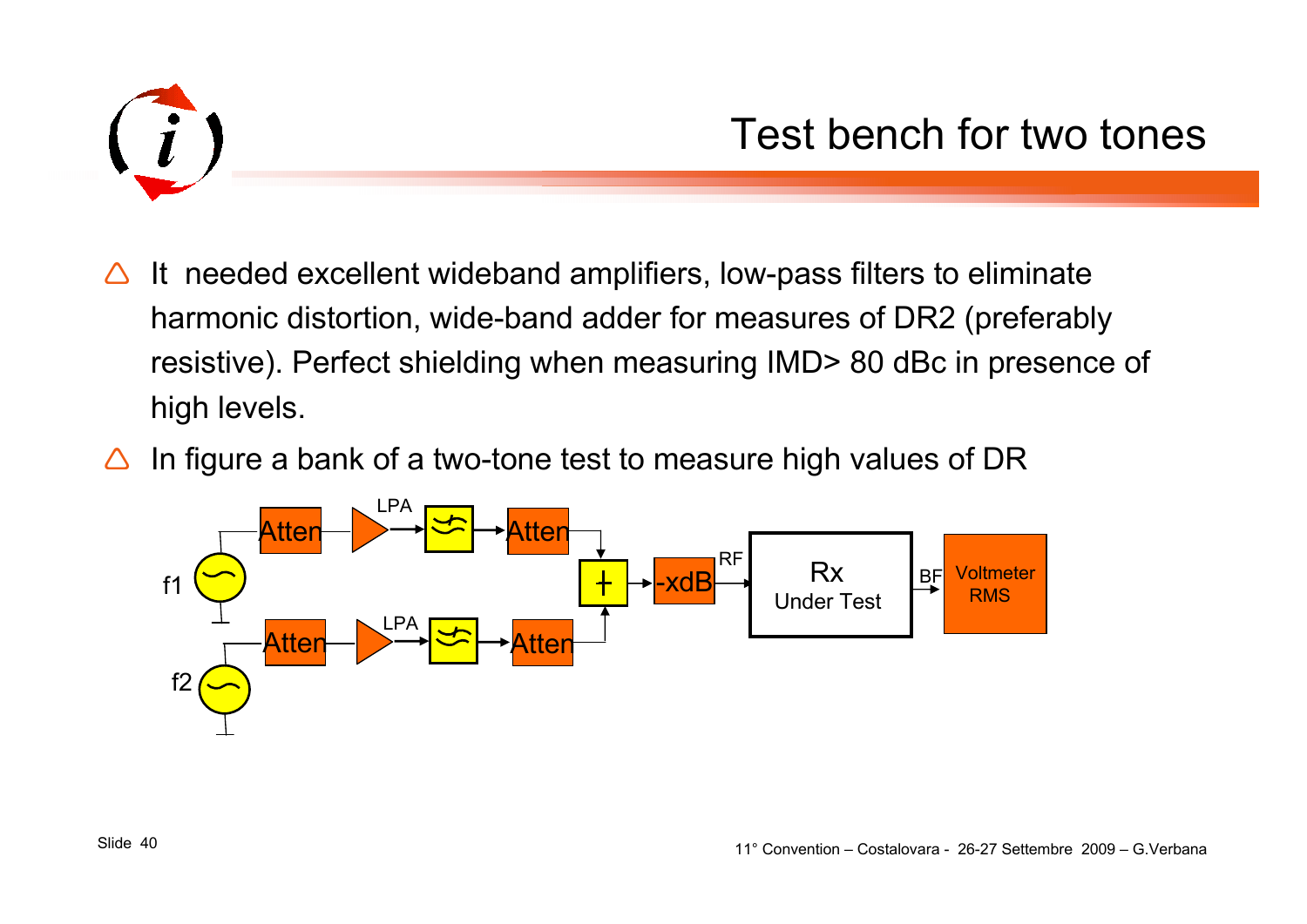

### Acronyms used

| Δ | <b>ADC</b>  | Analog to Digital Converter                             |
|---|-------------|---------------------------------------------------------|
| Δ | <b>ASP</b>  | Analog Signal Processing                                |
| Δ | BB          | <b>BaseBand</b>                                         |
| Δ | <b>BDR</b>  | <b>Blocking Dynamic Range</b>                           |
| Δ | <b>BPF</b>  | <b>Band Pass Filter</b>                                 |
| Δ | <b>BWR</b>  | <b>Band Width Ratio</b>                                 |
| Δ | dB          | Decibel                                                 |
| Δ | dBm         | Indicates the power in log unit on 50 ohm refered 1 mW. |
| Δ | <b>DRn</b>  | Dynamic Range nth- order                                |
| Δ | <b>DSP</b>  | Digital Signal Processing                               |
| Δ | <b>DUT</b>  | <b>Device Under Test</b>                                |
| Δ | LO          | <b>Local Oscillator</b>                                 |
| Δ | <b>IMDn</b> | Intermodulation n order                                 |
| Δ | IPn         | Intercept point nth- order                              |
| Δ | <b>MDS</b>  | Minimum Discernible Signal                              |
| Δ | <b>NPR</b>  | <b>Noise Power Ratio</b>                                |
| Δ | PC          | <b>Personal Computer</b>                                |
| Δ | <b>PEP</b>  | Peak Envelope Power.                                    |
| Δ | RF          | Radio Frequenza                                         |
| Δ | <b>RMS</b>  | Root Mean Square                                        |
| Δ | <b>SDR</b>  | Software Dedicated Radio                                |
| Δ | <b>SNR</b>  | Signal Noise Ratio                                      |
|   |             |                                                         |